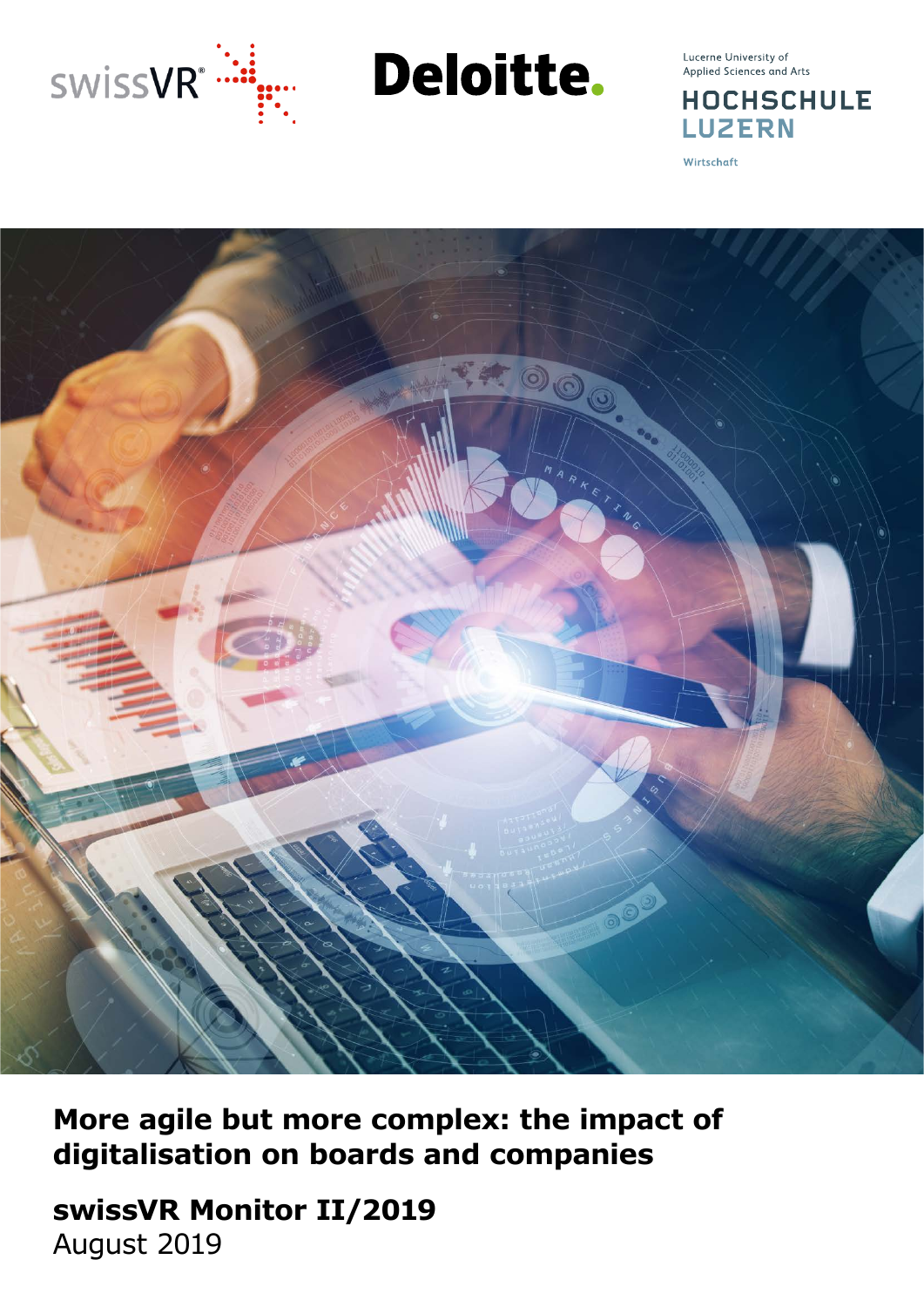## **Contents**

| Foreword                                                                                                                                                                                                                                                                                                                | 3                                  |
|-------------------------------------------------------------------------------------------------------------------------------------------------------------------------------------------------------------------------------------------------------------------------------------------------------------------------|------------------------------------|
| Summary and key findings                                                                                                                                                                                                                                                                                                | $\overline{4}$                     |
| Economic, sector and business outlook                                                                                                                                                                                                                                                                                   | 5                                  |
| Focus topic: Digitalisation<br>Companies' digital positioning and new technologies<br>Drivers of digital transformation<br>Digitalisation and strategy<br>Digital know-how within the Board and in senior management<br>Digitalisation changes the way Boards work<br>Impact of digitalisation on the work of the Board | 6<br>6<br>8<br>9<br>10<br>11<br>12 |
| Organisational issues within the Board of Directors<br>Roles and influence within the Board<br>Organisation of the work of the Board<br>Special responsibilities and committees                                                                                                                                         | 14<br>14<br>15<br>16               |
| <b>Interviews</b><br>Peter Delfosse on digital transformation and ecosystems<br>Päivi Rekonen on the role of the Board of Directors in digital transformation<br>Sunnie J. Groeneveld on digital leadership and continuing education for Board members                                                                  | 19<br>19<br>20<br>21               |
| Contacts and authors                                                                                                                                                                                                                                                                                                    | 23                                 |

#### **About the survey**

This is the sixth edition of swissVR Monitor and is based on a survey of 396 members of Swiss company Boards of Directors. The aim of the survey is to gauge Board Members' attitudes to the outlook for the economy and business, and corporate governance issues. This edition also focuses specifically on the topic of digitalisation.

The swissVR Monitor survey was conducted by swissVR in collaboration with Deloitte AG and the Lucerne University of Applied Sciences and Arts between 17 June and 31 July 2019. A total of 396 Board members took part, representing listed companies as well as small and medium-sized companies (SMEs) from every major sector of the Swiss economy. 37% of participants are from large companies, 32% from medium-sized companies and 31% from small companies.

The aim of swissVR Monitor is to offer Board members a benchmark for comparing the issues facing their own Board with those facing their counterparts on other company Boards. SwissVR Monitor also aims to share with the wider public the ways in which Board members perceive their role and the current economic situation.

#### **A note on the methodology**

When comparing survey results over time, please note that the sample may have changed. Percentage figures are rounded to add up to 100. Company size is determined by workforce: small companies have between 1 and 49 employees, medium-sized companies have between 50 and 249 employees, and large companies have 250 or more employees.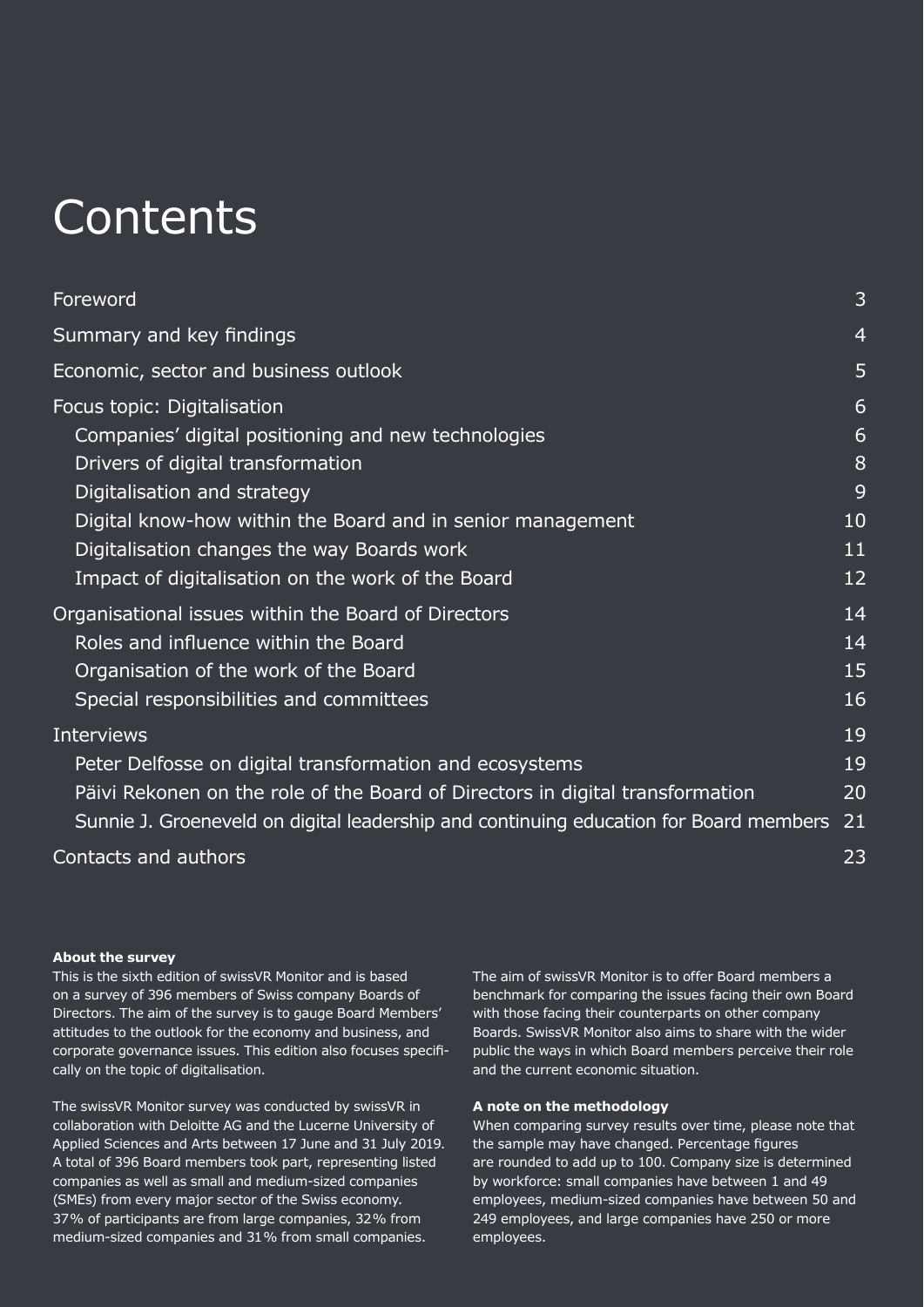## Foreword

**The good news is that a majority of the Board members surveyed think digitalisation will open up new business opportunities and increase efficiency and agility. However, they believe that to tackle the greater complexity that it also brings, Boards must broaden their digital expertise and that continuing training is crucial to companies' digital transformation.**

#### Dear reader,

We are delighted to bring you swissVR Monitor II/2019, a survey conducted jointly by swissVR, Deloitte and the Lucerne University of Applied Sciences and Arts. For this edition, we surveyed 396 members of Boards of Directors across Switzerland. The findings are an excellent reflection of their attitudes to the economy and the outlook for business and to relevant aspects of their own role. The special focus topic in this sixth survey is digitalisation.

swissVR Monitor II/2019 provides a number of insights:

- **•** As in the previous survey, only 27% of the Board members rate the economic outlook for Switzerland as positive.
- **•** 82% of those surveyed think that digitalisation will open up new business opportunities and scope for increased revenues. Three-fifths believe that their company has made more progress towards digital transformation than its competitors.
- **•** The vast majority of the Board members surveyed see big data and predictive analytics, as well as automation technology, as the key digital technologies that will be most important to their company in the future.
- **•** Boards and senior management teams are the key drivers of digital transformation within companies.
- **•** Only a minority of Boards are discussing the ethical issues surrounding digitalisation, such as fear of job losses, discrimination against certain population groups, manipulation of the population, data protection, and dependence on a small number of large corporations.
- **•** The Board members surveyed recognise the need to broaden their digital know-how and acknowledge the importance of continuing training in the area of digital transformation.
- **•** 87% agree that digitalisation will make the Board more efficient and lead to cost and time savings, and 83% agree that it will accelerate access to information, increase agility and enable Board members to react more effectively in a crisis.
- **•** 39% believe, however, that digitalisation increases information overload and creates unnecessary additional complexity, while 69% believe that digital data sharing increases the risk of cyber-attacks.

We would like to thank all the Board members who participated in this swissVR Monitor survey. We hope you will find this report an informative and enjoyable read.

 $\subset$   $712$ 

 $\sim$ 

 $(4.1 -$ 

**Cornelia Ritz Bossicard Reto Savoia Prof. Dr. Christoph Lengwiler** President swissVR CEO Deloitte Switzerland Lecturer IFZ/Lucerne University of Applied Sciences and Arts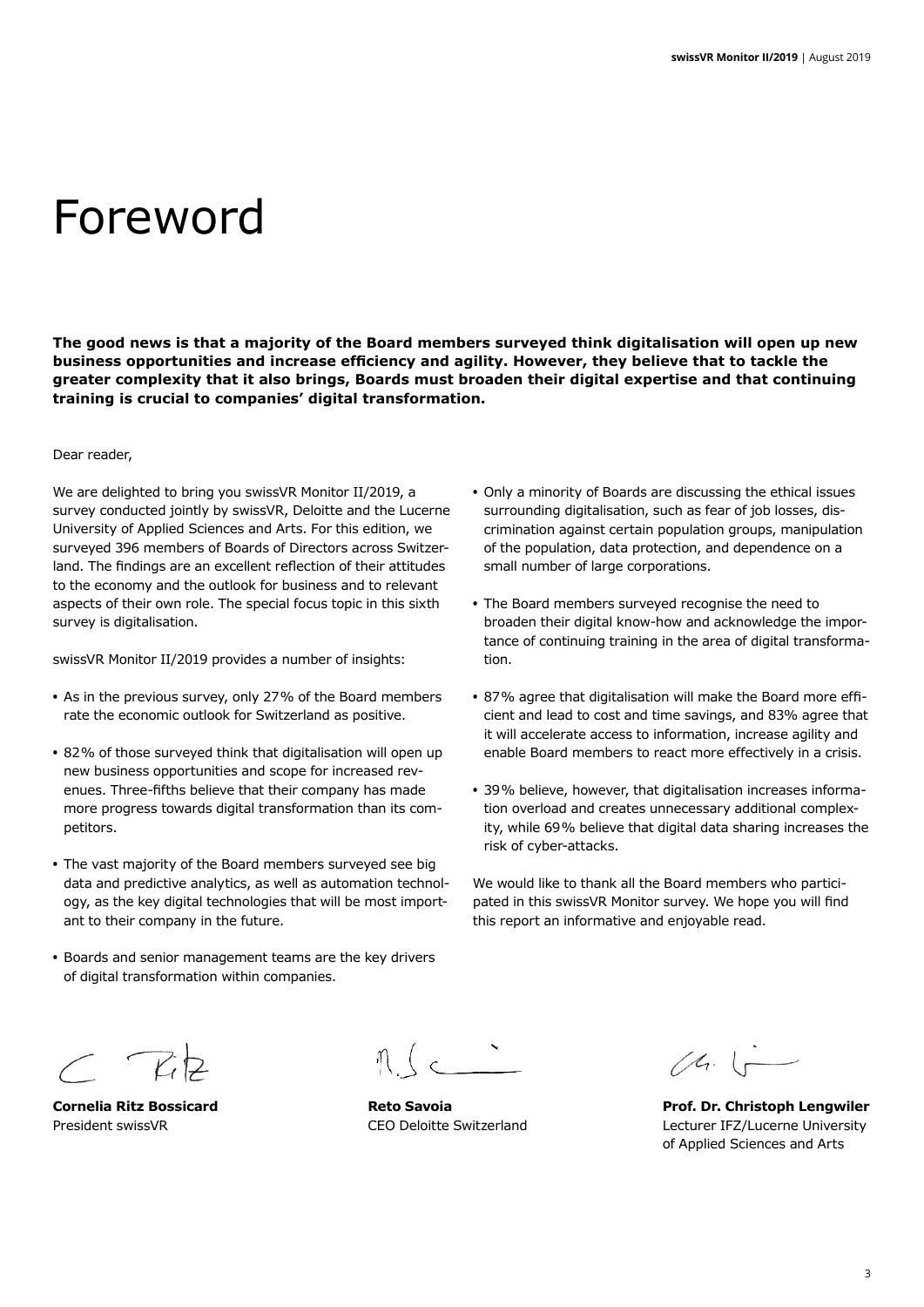# Summary and key findings



## $27%$

rate Switzerland's economic outlook over the next 12 months as positive.



82%

expect digitalisation to bring new business opportunities and increased revenues.

## 61%

cite big data and predictive analytics as the key digital technologies for their company in the future.



67%

take the time they need to brief themselves on the strategic challenges posed by digitalisation.

# 45%

seek to recruit individuals to their Board who have specialist expertise in digitalisation.

## 83%

believe that real-time data accelerates access to information, increases agility and enables the Board to react more effectively in a crisis.

#### **Continued caution about economic outlook**

Only 27% of the Board members surveyed rate the prospects for the Swiss economy as positive, significantly fewer than the 54% recorded a year ago (swissVR Monitor II/2018) and the same as in swissVR Monitor I/2017 two and a half years ago. Board members' optimism about the prospects for their sector (36%) and for their own company (53%) is slightly down by comparison with swissVR Monitor I/2019.

#### **Digitalisation opens up new business opportunities**

Most Board members surveyed (82%) believe digitalisation opens up new business opportunities and creates scope for increased revenues. Nine out of ten respondents (91%) report that their company is taking a pragmatic approach to digital transformation. Three-fifths believe that their company has made more progress towards digital transformation than their competitors. However, more than half believe that the major investment that digitalisation requires is putting pressure on operating margins and revenues.

#### **Big data and predictive analytics driving digitalisation**

61% of Board members surveyed believe that technologies for gathering and evaluating big data and predicting trends will be the most important technologies in their company's digital future, followed by automation technologies that promote process efficiency (57%). Other frequently cited important technologies are cloud technology (43% of respondents), the Internet of Things (41%), artificial intelligence (38%) and mobile computing (36%).

#### **Strategic challenges of digitalisation**

Two-thirds of Board members surveyed believe they are adequately informed about the strategic challenges of digitalisation, but 33% also think more could be done in this area. Just under one-third believe that their company is not responding rapidly enough to digital challenges. Only a minority of Boards are discussing the ethical issues surrounding digitalisation, including fear of job losses, discrimination against certain population groups, manipulation of the population, data protection, and dependence on a small number of large corporations and monopolistic organisations.

#### **Digital know-how within the Board of Directors**

Board members recognise the need to broaden their digital expertise and the importance of continuing training in the area of digital transformation. Only one in six of those surveyed strongly agree that their Board and management team have an appropriate level of digital know-how. Just under half (45%) seek to recruit individuals to their Board who have specialist expertise in digitalisation, and just over half (54%) report that their Board uses internal workshops and external continuing training courses to broaden its digital know-how.

#### **Greater efficiency and agility, but also greater complexity**

87% of respondents believe that digitalisation will make the Board more efficient and lead to time and cost savings; nearly as many (83%) expect it to accelerate access to information, increase agility and enable the Board to react more effectively in a crisis. However, almost two out of five Board members believe that digitalisation increases information overload and creates unnecessary additional complexity, while seven out of ten (69%) are concerned about the increased security risks created by greater digital data sharing (cyberattacks).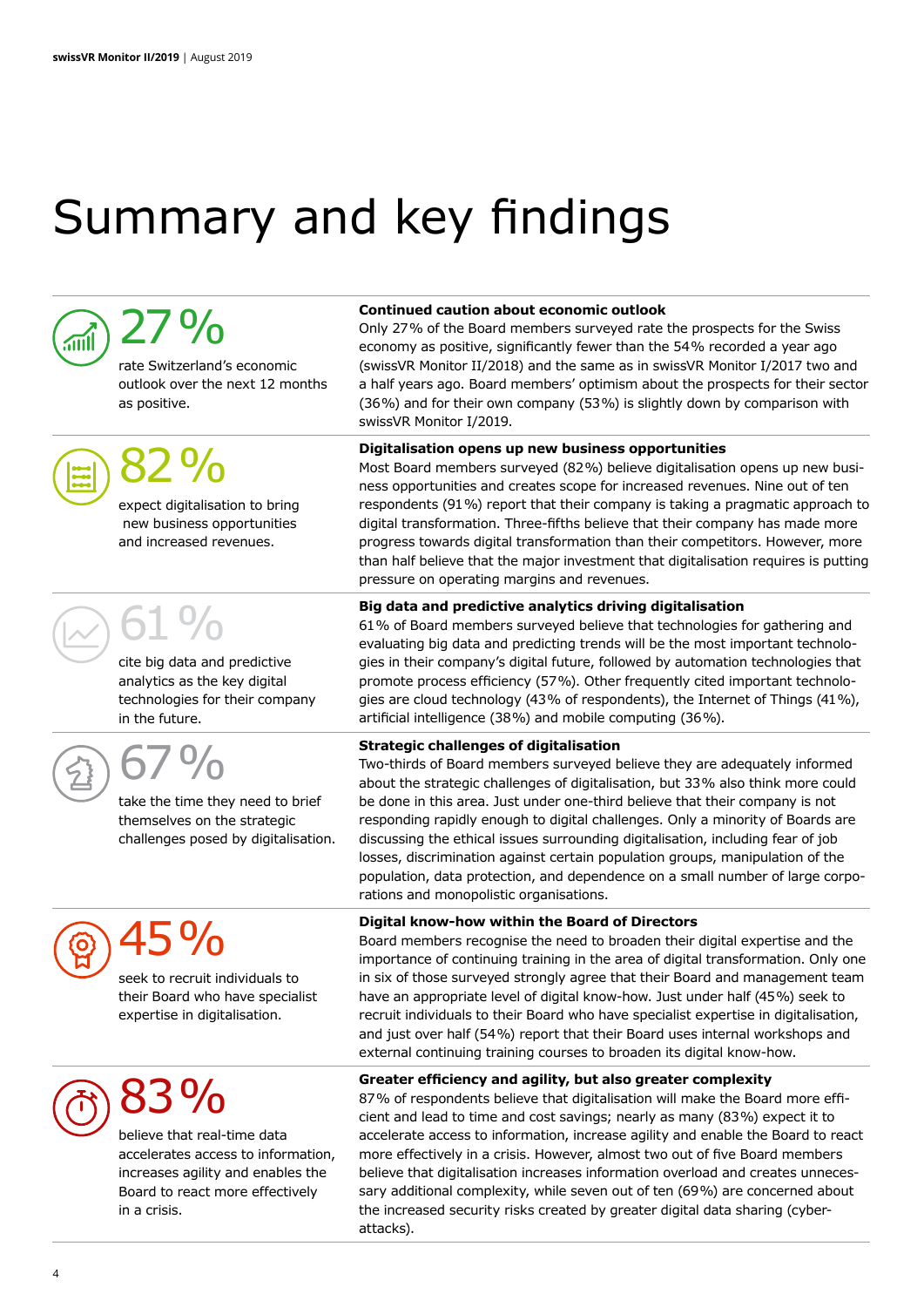## Economic, sector and business outlook

There is little change from swissVR Monitor I/2019 in terms of Board members' rating of the **economic, sector and business outlook** for their company over the next 12 months. There have been only minor changes in differences between individual categories: respondents rate the business outlook for their own company rather more negatively than six months ago, but considerably more positively than the outlook for their sector or for the economy as a whole. It is striking that Board members continue to be cautious in their view of the economic outlook (see Chart 1).

Only 27% of the Board members surveyed rate the **outlook for the Swiss economy** as positive, down one percentage point from swissVR Monitor I/2019. Over the same period, the percentage rating the country's economic outlook as neutral has risen slightly, from 64% to 67%, and the percentage of those rating it as negative has fallen, from 8% to 6%. Overall, respondents' rating of the outlook for the economy is in line with the findings of swissVR Monitor I/2019 and I/2017.

There has been a further fall in the proportion of respondents rating the **sector outlook** as positive, from 42% six months ago to 36%. 13% now rate the sector outlook as negative, one percentage point down on the previous survey.

Board members continue to be optimistic about their company's **business outlook**: 53% rate it as positive, although this represents a drop of six percentage points from swissVR Monitor I/2019. 41% rate their company's business outlook as neutral and 6% as negative. These findings broadly reflect those of the five earlier surveys.

Board members in the information and communications technology (ICT) sector are most positive about their sector's outlook: an above-average 76% rate it as positive, up from 62% in swissVR Monitor I/2019. The construction sector also out-performs the average, with 62% of Board members rating the sector outlook as positive. This is in marked contrast with the findings of swissVR Monitor I/2019, when a below-average 54% of respondents in construction rated the sector outlook as positive. Board members in the corporate services sector, too, out-perform the average, with 56% rating the sector outlook as positive. Respondents from the manufacturing and chemicals sector have consistently rated the outlook for their sector as above average since swissVR Monitor II/2017, but this has changed in swissVR Monitor II/2019: only 40% of Board members in this sector now rate it as positive. Other sectors rating their outlook as below average include pharma, life sciences, medtech and health (49% of respondents), financial services (49%), and commerce and consumer goods (48%).



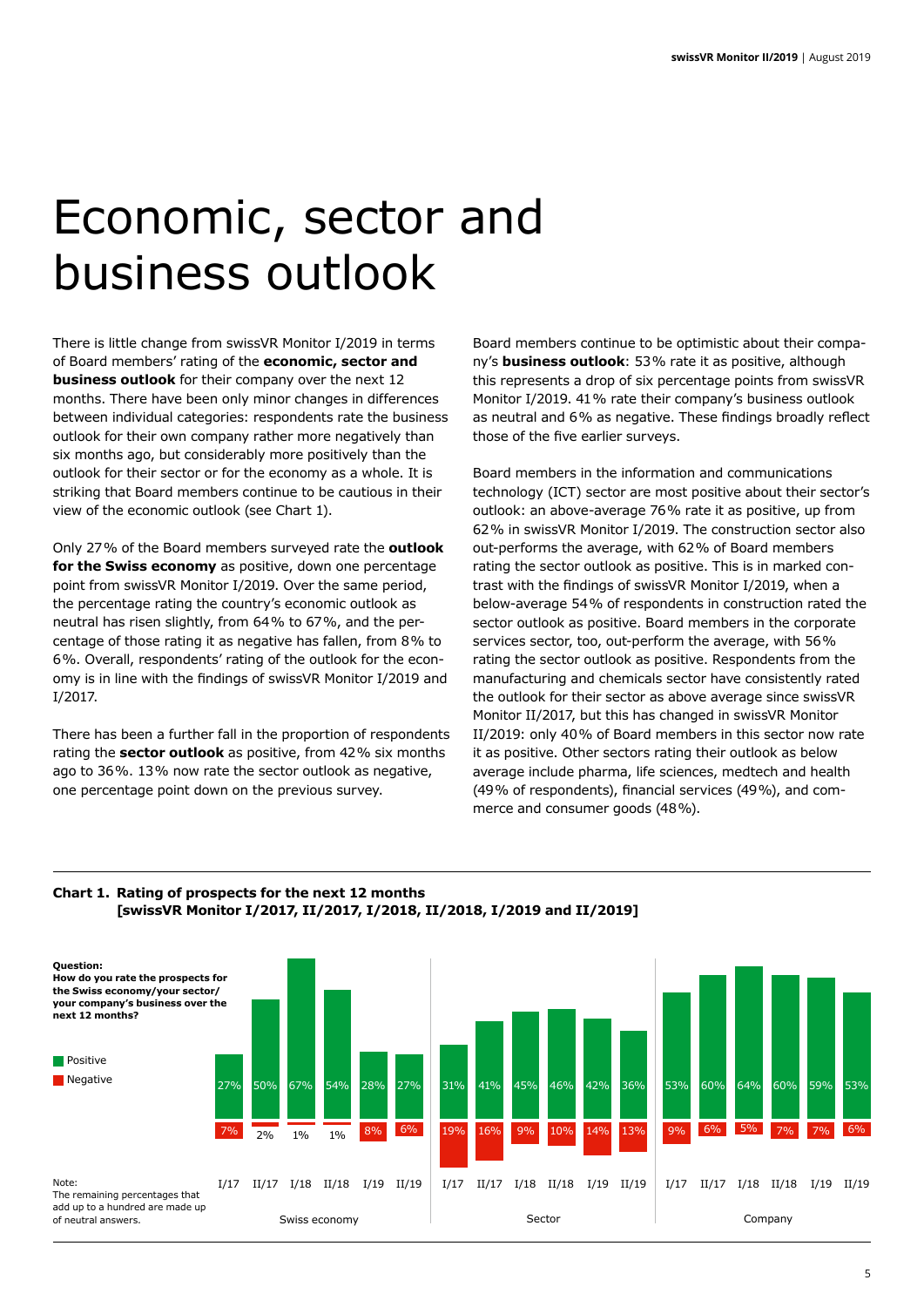## Focus topic: Digitalisation

### **Companies' digital positioning and new technologies**

Over recent years, digitalisation has emerged as one of the key themes for discussion by Boards of Directors. In swissVR Monitor I/2017, digitalisation ranked only fourth in the list of most important topics discussed by Boards over the past 12 months. Eighteen months ago, in swissVR Monitor I/2018, it was the second most important topic, and six months ago (swissVR Monitor I/2019), it topped the list.

In terms of the opportunities digitalisation brings, the overwhelming majority (82%) of Board members surveyed strongly agree or somewhat agree (36% and 46% respectively) that digitalisation **opens up new business opportunities and new scope for sales and revenue.** Only 18% of respondents disagree. 91% report that their Board is taking **a pragmatic approach to their company's digital transformation**, viewing digitalisation as the means to an end rather than as an end in itself (see Chart 2).

The percentage of sectors reporting that they are taking a pragmatic approach to the issue varies, but there are no differences by company size. Almost all Board members in the commerce and consumer goods sector (97%) and 100% of those in the construction sector strongly agree or somewhat agree with this statement. In the ICT sector, by contrast, the proportion of Board members who strongly agree or somewhat agree is below average, at 81%. Large companies are more likely than SMEs to agree with the statement that digitalisation will open up new business opportunities and increase scope for sales and revenue (90% of respondents, compared with 78% in SMEs). Board members in the ICT sector are more likely than the average to strongly agree or somewhat agree with this statement (93%). Respondents in the manufacturing and chemicals sector are the most cautious in this respect: 74% strongly agree or somewhat agree.

Three-fifths (60%) of Board members surveyed strongly agree or somewhat agree that their company has **made more progress towards digital transformation than its competitors** (15% and 45% respectively), suggesting general optimism. However, the remaining two-fifths strongly disagree or somewhat disagree with this statement (7% and 33% respectively) and think that their company is lagging behind its competitors. Board members in commerce and consumer goods and in ICT are more likely than the average to be optimistic (70% and 86% of respondents respectively). Board members from large companies are also substantially more likely than those from SMEs to report that they have made more progress towards digitalisation than their competitors (70%, compared with 54% from SMEs).

Responses to the statement that digitalisation requires **major investment** and that the additional costs are putting pres-

#### **Chart 2. Digital positioning of the company**

**Question: Please indicate your agreement with the following statements on your company's digital positioning …**

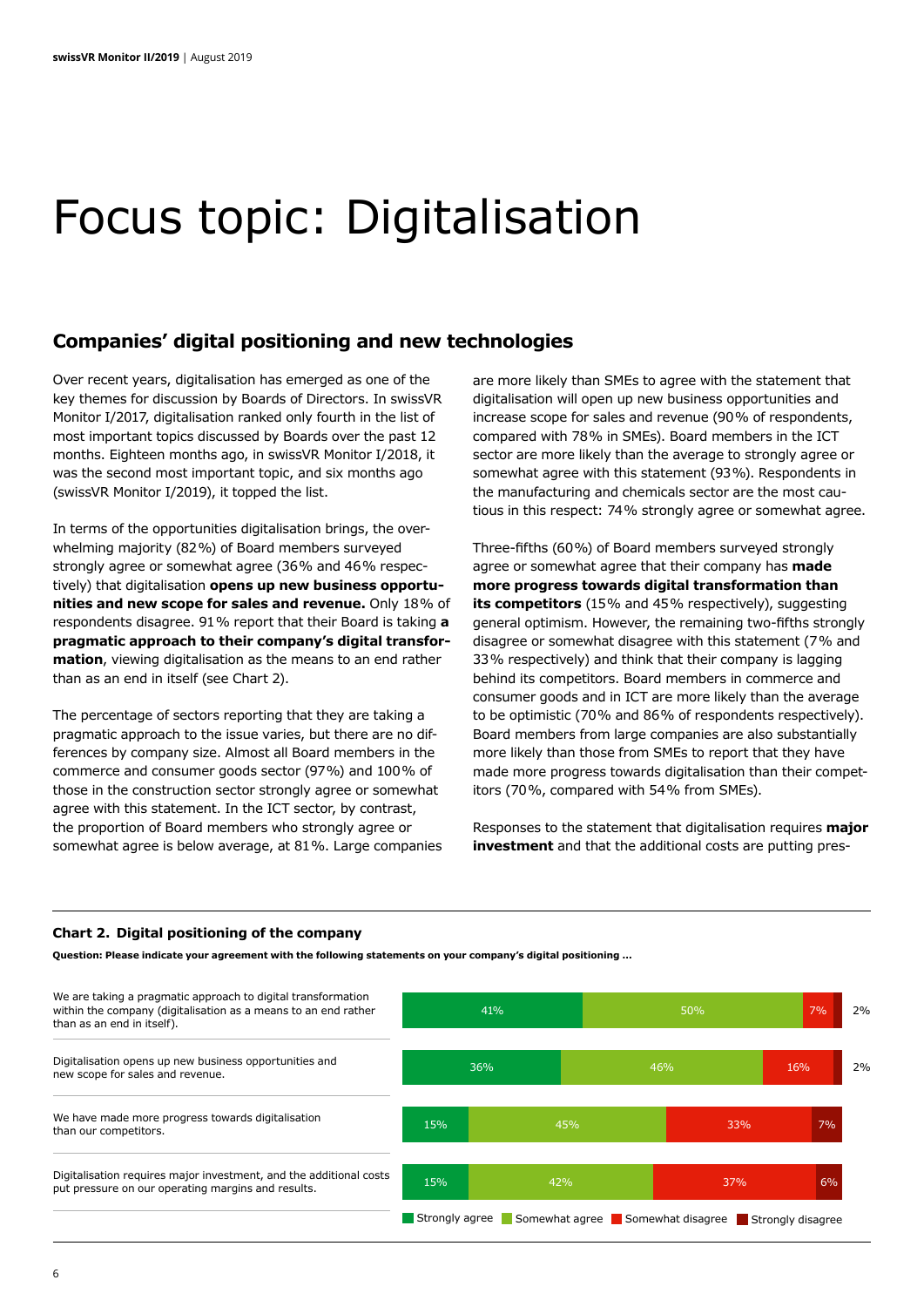sure on operating margins and results reflect Board members' view that digitalisation involves risks as well as opportunities. More than half of all those surveyed (57%) either strongly agree (15%) or somewhat agree (42%) with this statement. However, 43% of respondents either strongly disagree or somewhat disagree (6% and 37% respectively). Board members in the commerce and consumer goods sector and the financial services sector are more likely than the average to strongly agree or somewhat agree that digitalisation requires major investment (70% and 71% respectively), with large companies more likely than SMEs to agree with this statement (69%, compared with 50% from SMEs).

Board members were also asked about the five digital technologies they think are likely to be the most important to their company in future. (It should be noted that the responses here represent a snapshot and that digital technologies continue to evolve rapidly in terms of their maturity and applicability.)

A substantial majority (61%) of the Board members surveyed cite **big data and predictive analytics** as the most important digital technology, followed closely by **automation** (57%) (see Chart 3). The most frequently cited technologies are those that facilitate the gathering and evaluation of big data and, in particular, enable forecasting of trends and those that improve efficiency by automating functional and working processes in the value chain.

Other digital technologies cited by more than two-fifths of survey respondents are the **cloud** (43%) – the use of com-

puter networks to access IT infrastructure and data processing – and the **Internet of Things** (41%), in which ICT is used to network physical and virtual objects.

Technologies rated as slightly less important include **artificial intelligence** to model specific questions and support decision-making (cited by 38% of survey respondents) and **mobile computing** (36%) involving mobile devices such as laptops, tablets and smartphones.

Only a small minority of Board members cite technologies such as **blockchain** (22% of respondents), **robots** (18%), **3D printing** (12%) and **autonomous or semi-autonomous vehicles** (6%) among the five technologies likely to be the most important for their company in future.

There are marked differences between sectors in their view of the importance of individual digital technologies. The financial services sector, for example, is most likely to rate big data and predictive analytics as most important (82% of respondents), followed by blockchain (60%), mobile computing (57%) and artificial intelligence (55%). In the manufacturing and chemicals sector, automation is most likely to be most important (cited by 68% of respondents), followed by the Internet of Things (61%), robots (35%) and 3D printing (26%). Board members in the ICT sector see big data and predictive analytics (cited by 74% of respondents), cloud technologies (67%) and artificial intelligence (64%) as the most important technologies for their companies in future.

#### **Chart 3. Most important digital technologies (top 10)**

**Question: Which of the following digital technologies are likely to be most important to your company in the future? (Please select up to 5 technologies.)** 

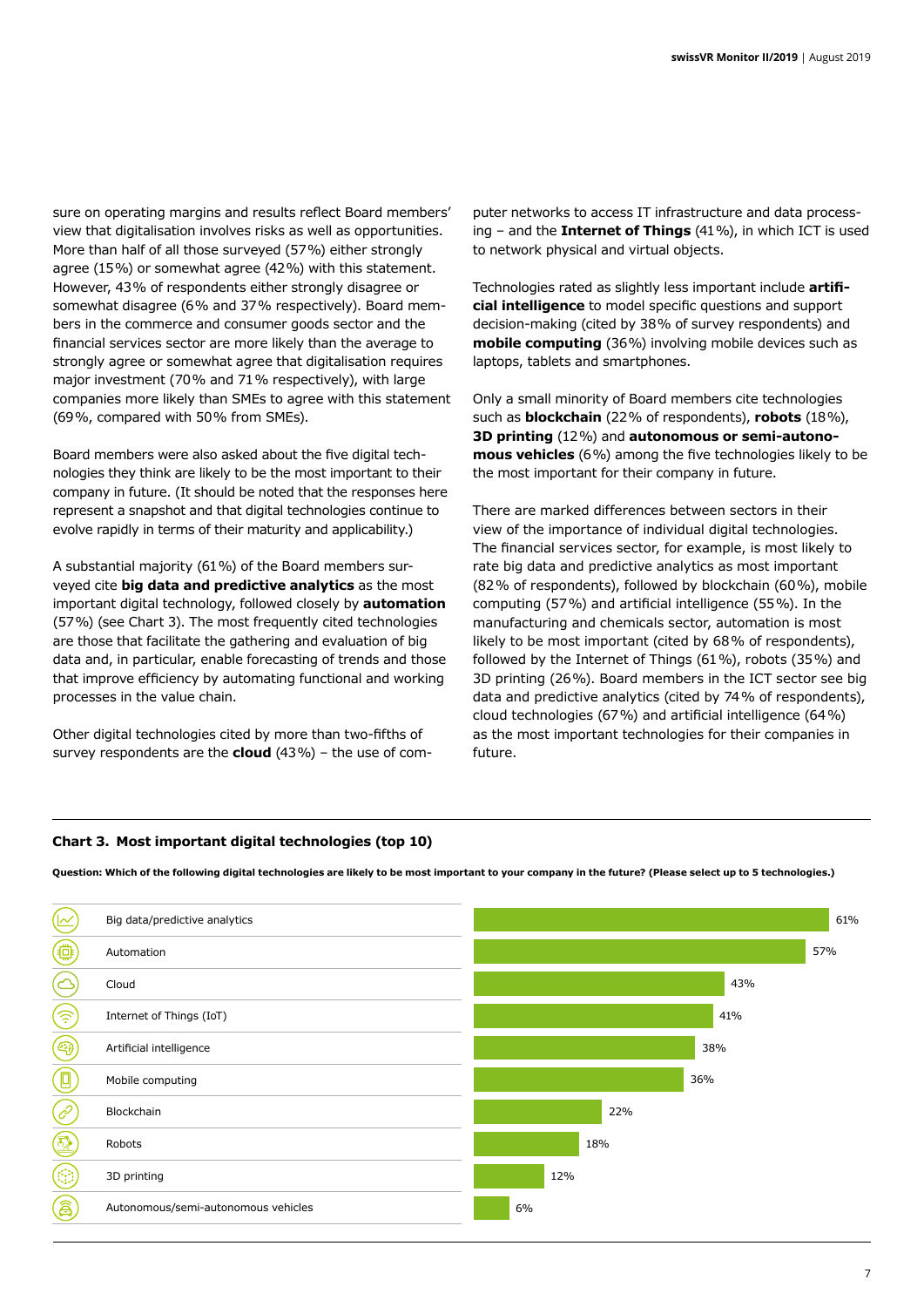### **Drivers of digital transformation**

Board members were asked which individuals or bodies within their company were the real drivers of digital transformation, for example in terms of launching digital initiatives, projects or innovations.

Almost half of all respondents (48%) say that the **Board of Directors as a body** is one of the three main drivers of digital transformation, followed closely by the company **CEO** (46%) and **the management team as a body** (43%) (see Chart 4).

Only 17% of those surveyed name the **President of the Board** as a major driver of digital transformation. Board members therefore see the CEO as much more important than the President of the Board or **individual members of the management team** (16% of responses).

Digital transformation is much more likely to be driven by the Board and the management team than by other levels of management. Only a small minority of Board members cite **specialist teams** in the company (16% of responses), the **Chief Information Officer, Chief Digital Officer or Chief Technology Officer** (14%), or technology **specialists below senior management level** (14%) as one of the three main drivers of digitalisation.

**External advisers or digital experts** are cited even less frequently as drivers of digital transformation (10% of respondents). **Specialist Board committees** tackling digital transformation currently play only a marginal role (5%).

#### **Chart 4. Drivers of digital transformation**

**Question: Which individuals/bodies in your company are the real drivers of digital transformation (i.e. digital initiatives, initiation of projects, innovation, etc.)? (Please select up to 3 drivers.)**

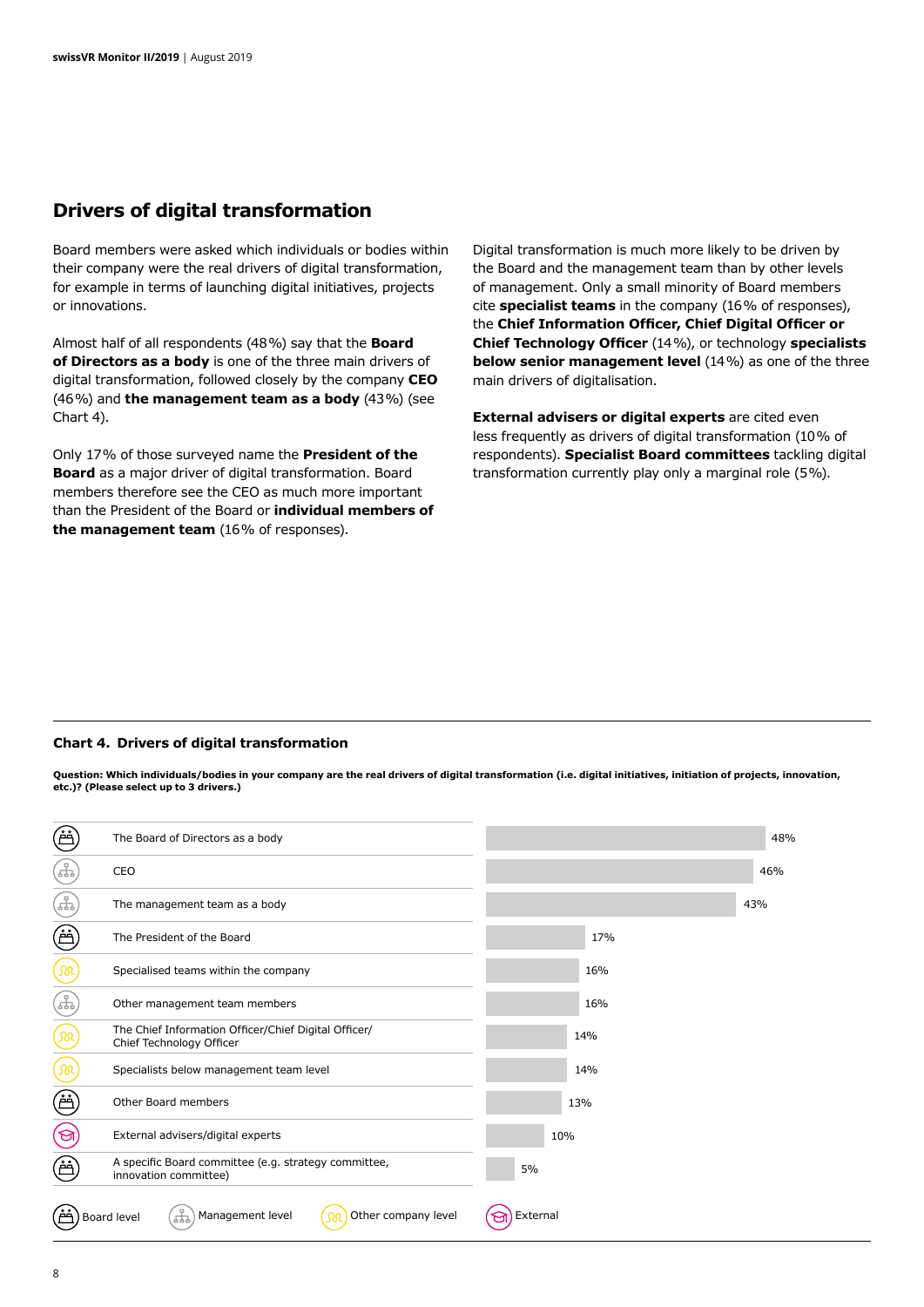## **Digitalisation and strategy**

Survey respondents were asked whether they thought a company should have both a corporate strategy and a digitalisation strategy or whether digitalisation should be an integral part of corporate strategy. Board members have a clear opinion on this issue. Four-fifths of Board members (79%) strongly agree or somewhat agree with the statement that **digitalisation strategy is an integral part of their company's corporate strategy** (44% and 35% respectively) (see Chart 5). Only one Board member in five strongly disagrees or somewhat disagrees (5% and 16% respectively).

Just one Board member in eight (13%) strongly agrees that their company **responds sufficiently rapidly to the challenges posed by digitalisation**. 56% of respondents somewhat agree with this statement, but the remaining 31% of Board members surveyed perceive a clear need for improvement in this area.

A similar picture emerges in response to the question of whether Board members **take the time they need** to brief themselves on the strategic challenges of digitalisation and

to discuss the company's digitalisation strategy. Just 20% of respondents strongly agree and 47% somewhat agree. The remaining third strongly disagree (9%) or somewhat disagree (24%).

Only a minority of Boards **concern themselves with the ethical issues surrounding digitalisation**, such as fear of job losses, discrimination against certain population groups, manipulation of the population, data protection, and dependence on a small number of large corporations and monopolistic organisations. Just 46% of Board members strongly agree or somewhat agree that their Board is tackling these issues (13% and 33% respectively). A small majority (54%) believe that their Board has not yet adequately considered the ethical issues surrounding digitalisation. Given the growing importance of this topic, both in society as a whole and in the political arena, Boards will have to focus more closely on these issues in future and take responsibility for them.

The consensus among survey respondents that digitalisation strategy should be an integral part of a company's corporate

#### **Chart 5. Digitalisation and strategy**

**Question: Please indicate your agreement with the following statements on digitalisation and strategy …**

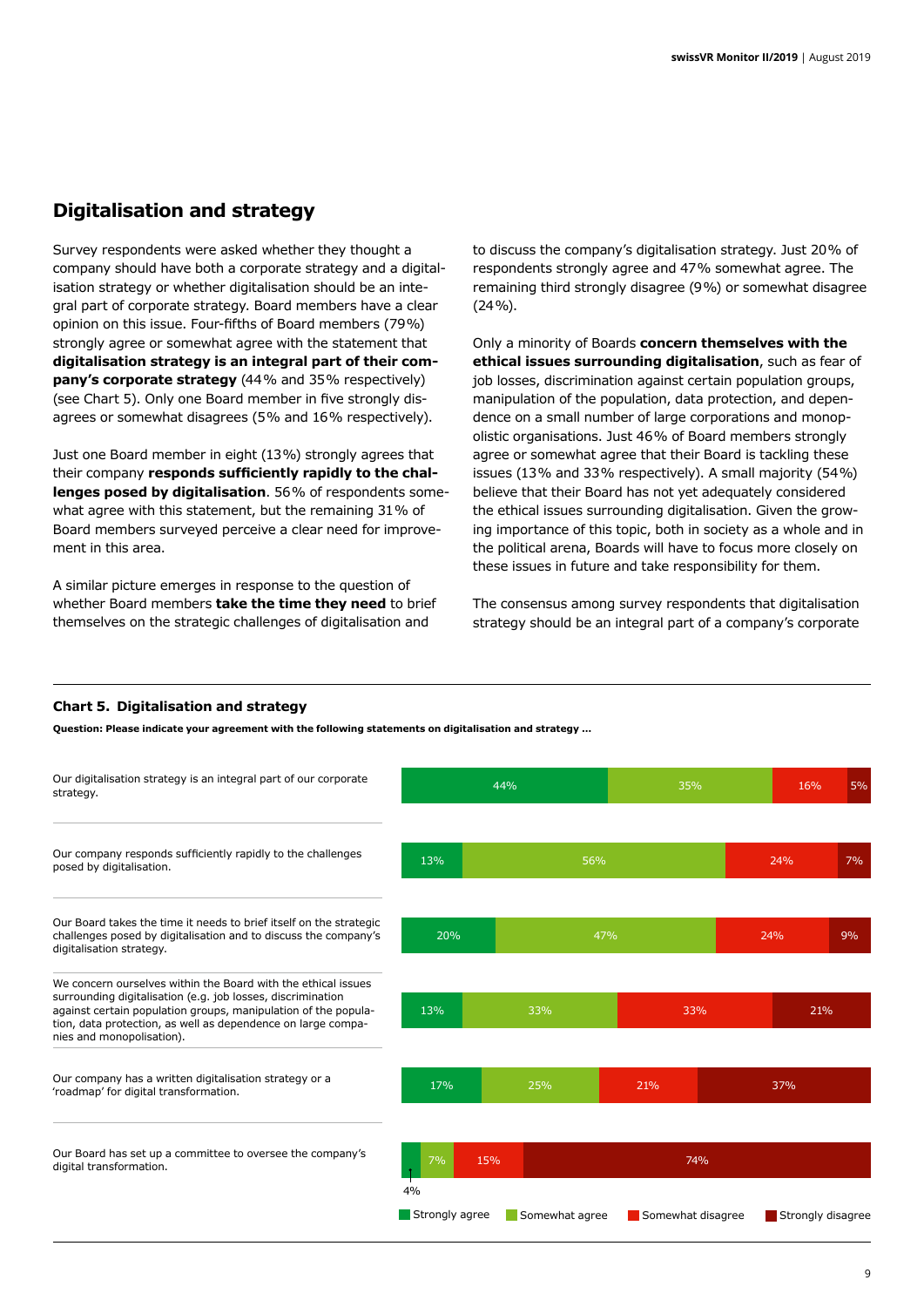strategy is probably one of the reasons why only a minority (42%) report that their company has a **written digitalisation strategy** or a 'roadmap' for its digital transformation. In addition, just one respondent in nine (11%) indicated that the Board has **set up a committee** to oversee the company's

digital transformation. This may also indicate that the Board of Directors as a body often supports digital transformation in the company and does not delegate this responsibility to a committee.

### **Digital know-how within the Board and in senior management**

Three-quarters (76%) of Board members surveyed strongly agree or somewhat agree that **the management team within their company has the skills it needs** to be able to lead the company into a successful digital future (18% and 58% respectively). Almost the same proportion strongly agree or somewhat agree that there is enough know-how within the Board to be able to **set the right course for digital transformation within the company** (72%) and to assess the **opportunities and risks** for the company of digital change (71%) (see Chart 6). Qualifying this positive overall picture, however, is the fact that only around one Board member in six strongly agrees with these statements and that around one in four strongly or somewhat disagrees with them.

Moreover, 46% of respondents strongly disagree or somewhat disagree with the statement that their Board is using

**internal workshops or external continuing training courses** to broaden its know-how in the area of digital transformation (13% and 33% respectively). 45% of those surveyed strongly agree or somewhat agree with the statement that when planned vacancies arise, they seek **to bring individuals on to the Board who have specialist expertise in the area of digitalisation** (14% and 31% of respondents respectively). In both cases, large companies diverge slightly from SMEs: 58% of Board members from large companies report using internal workshops and external training courses to broaden their digital know-how, compared with 52% of those from SMEs, and 47% of respondents from large companies say they seek to bring digital experts on to the Board when there is a vacancy, compared with 44% of those from SMEs.

#### **Chart 6. Digitalisation and know-how**

**Question: Please indicate your agreement with the following statements on digitalisation and know-how …**

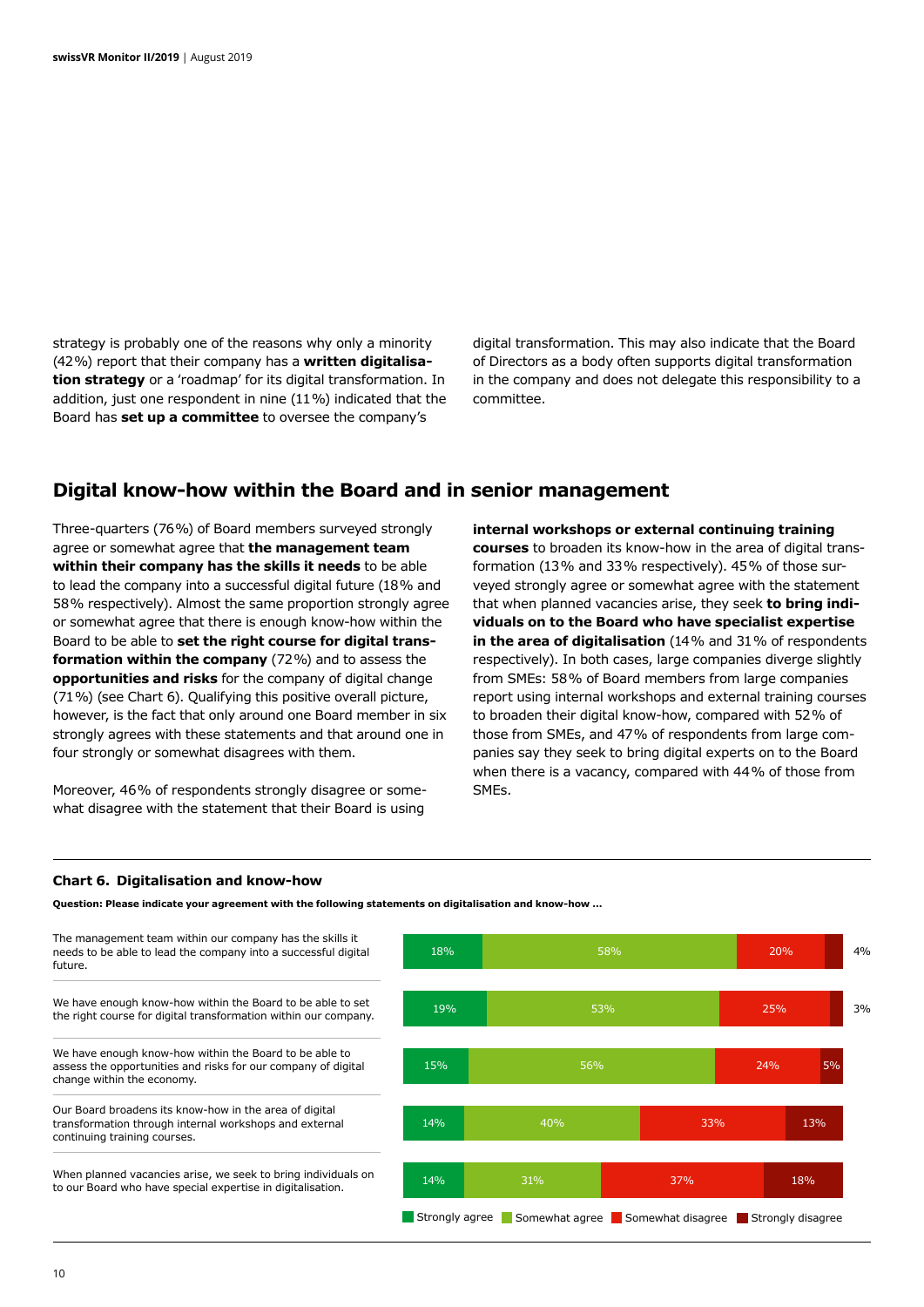## **Digitalisation changes the way Boards work**

Board members were asked about the extent to which digitalisation now forms part of their day to day work and activities within the Board.

A significant majority of respondents are already benefiting from simple and rapid digital access to information. 91% receive **Board meeting documents electronically**, with 76% **regularly receiving key company data automatically** (including company information, press releases, press cuttings and staff data) (see Chart 7).

Board members are also making good use of the mobility and location independence that digitalisation enables. 60% hold **conference calls** with the Board, although only 24% hold **videoconferences**. Interestingly, Board members in SMEs are slightly more likely than their counterparts in large companies to hold videoconferences (26%, compared with 20% from large companies). By contrast, Board members in large companies are more likely to make use of conference calls as part of their role than their counterparts in SMEs (73%, compared with 53% from SMEs).

Board members also attach great importance to digital security. 53% of Board members surveyed use a **secure extranet** to store Board documents, and nearly the same proportion (51%) have **secure access** to their company's information systems for data on key performance indicators (KPIs) or similar information (for example, by means of a virtual private network or VPN).

Around one-third of Board members surveyed use **their company's secure email system** (37%) and/or **a secure third-party email tool** such as Securemail or Incamail (33%) to share information. However, there appears to be room for improvement with regard to security.

A similar small proportion of the Board members surveyed (34%) use digital platforms, such as **board tools** to share information including Sherpany, Brainloop and Loomion. Unsurprisingly, Board members from large companies are more likely to make use of such tools than their counterparts from SMEs (53%, compared with 23% from SMEs).

#### **Chart 7. Digitalisation of Board's work**

**Question: To what extent has your Board's work been digitalised?**

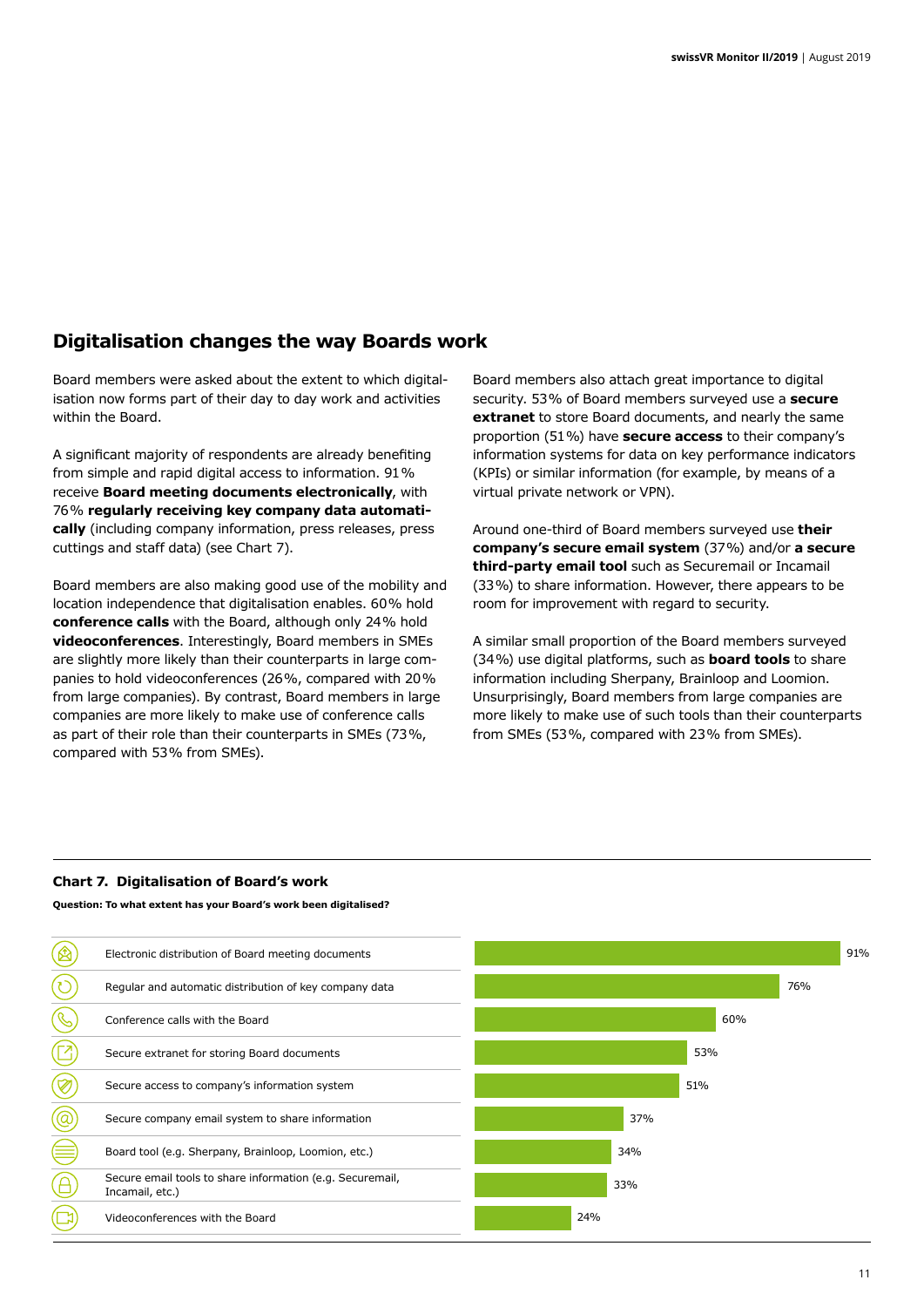### **Impact of digitalisation on the work of the Board**

Board members were asked to respond to positive and critical statements about the impact digitalisation is having on the work of their Board.

Among the positive statements, 35% of those surveyed strongly agree that digital technologies and tools **make the Board more efficient** and lead to cost and time savings. 52% of respondents somewhat agree and just a small minority strongly disagree (2%) or somewhat disagree (11%) (see Chart 8).

27% of respondents also strongly agree that real-time data **accelerates access to information, boosts agility and enables Board members to react more effectively in a crisis**, and 25% strongly agree that digital technologies enable better communication, make discussion more effective and **improve decision-making**. More than half of all respondents somewhat agree with both statements.

Board members are less likely to agree with the statements that digitalisation **provides new insights and opens up alternative scenarios and opportunities** to challenge the management team, and that it **creates the space** to enable the Board to tackle strategic issues in greater depth. Almost two in every five Board members strongly disagree or somewhat disagree with these statements, probably because Board members do not require digitalisation to gain new insights or create the space to tackle strategic issues.

Among the critical statements, a substantial majority of respondents (85%) strongly disagree or somewhat disagree that digitalisation leads to Board members **putting less effort into preparing for Board meetings** (44% and 41% respectively, see Chart 9). Their responses suggest that they believe they can prepare properly for meetings despite documents being available electronically or, perhaps, precisely because documents are available electronically.

#### **Chart 8. Impact of digitalisation on the work of the Board of Directors (positive statements)**

**Question: Please indicate your agreement with the following statements about the impact digitalisation is having on the work of the Board of Directors …**

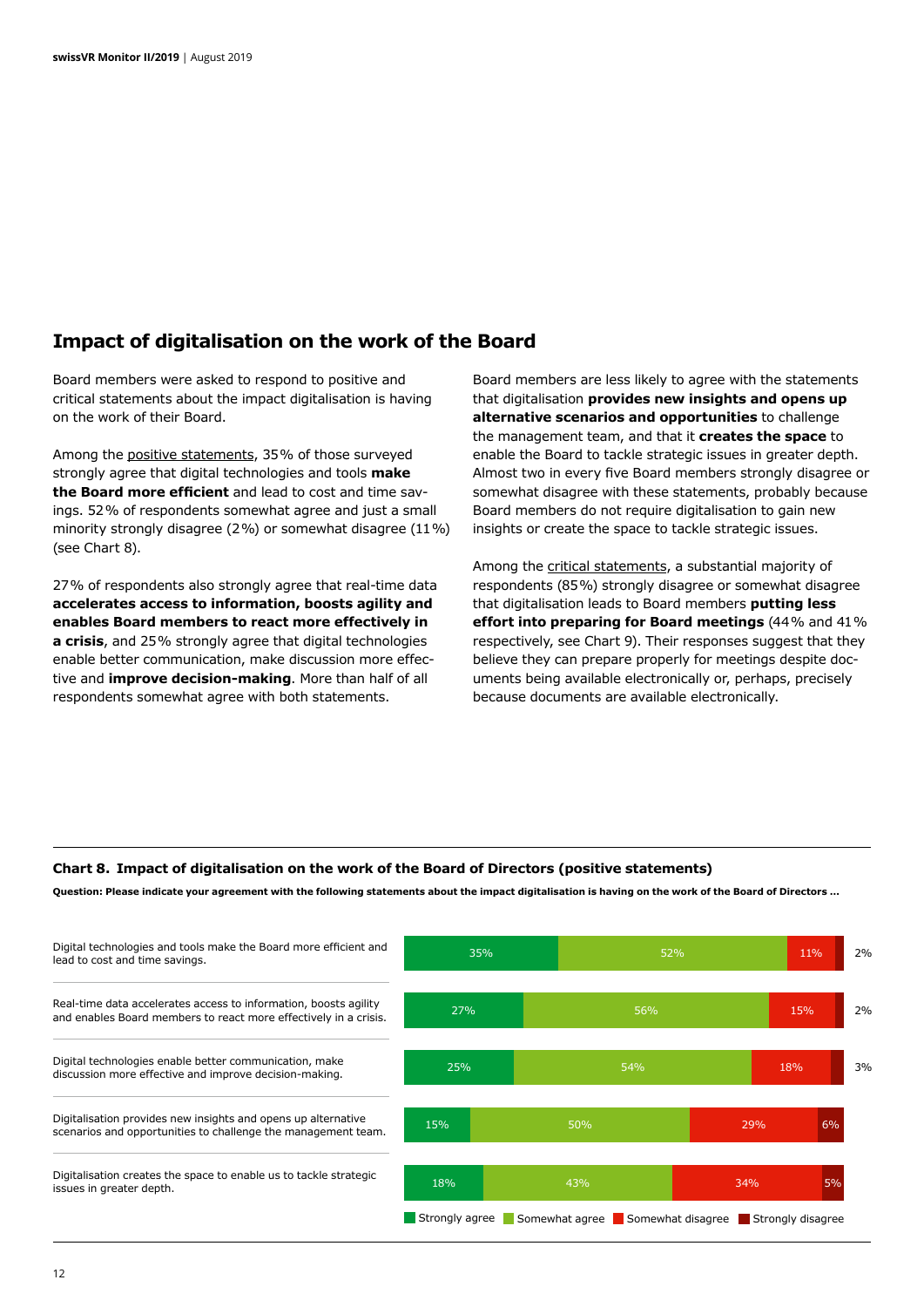Most respondents do not, however, agree with the statement that digitalisation **reduces face-to-face exchange between Board members**: 36% strongly disagree and 45% somewhat disagree (81%).

A similar profile emerges in responses to the statement that the permanent availability of information and the volatility of data **produce more questions than they answer** and makes it more difficult to prepare for a role on the Board. 78% of all respondents strongly or somewhat disagree with this statement, but just 24% strongly disagree while more than half (54%) somewhat disagree, signalling a degree of scepticism.

Substantial numbers of Board members agree with some of the critical statements on the impact of digitalisation. Almost two in five Board members strongly agree (4%) or somewhat agree (35%) that digitalisation increases information overload and **creates unnecessary additional complexity**. Just under half (49%) somewhat agree and only 12% strongly disagree.

The picture is even more marked with regard to the cyberrisks associated with digitalisation. For more than two-thirds of respondents, digitalisation increases the **security risk of data sharing (cyber-attacks)**; 19% strongly agree and 50% somewhat agree (a total of 69%). Only 31% of respondents disagree, probably because physical data sharing also involves risks.

#### **Chart 9. Impact of digitalisation on the work of the Board of Directors (critical statements)**

**Question: Please indicate your agreement with the following statements about the impact digitalisation is having on the work of the Board of Directors …** Note: The colour scale has been reversed for better readability.

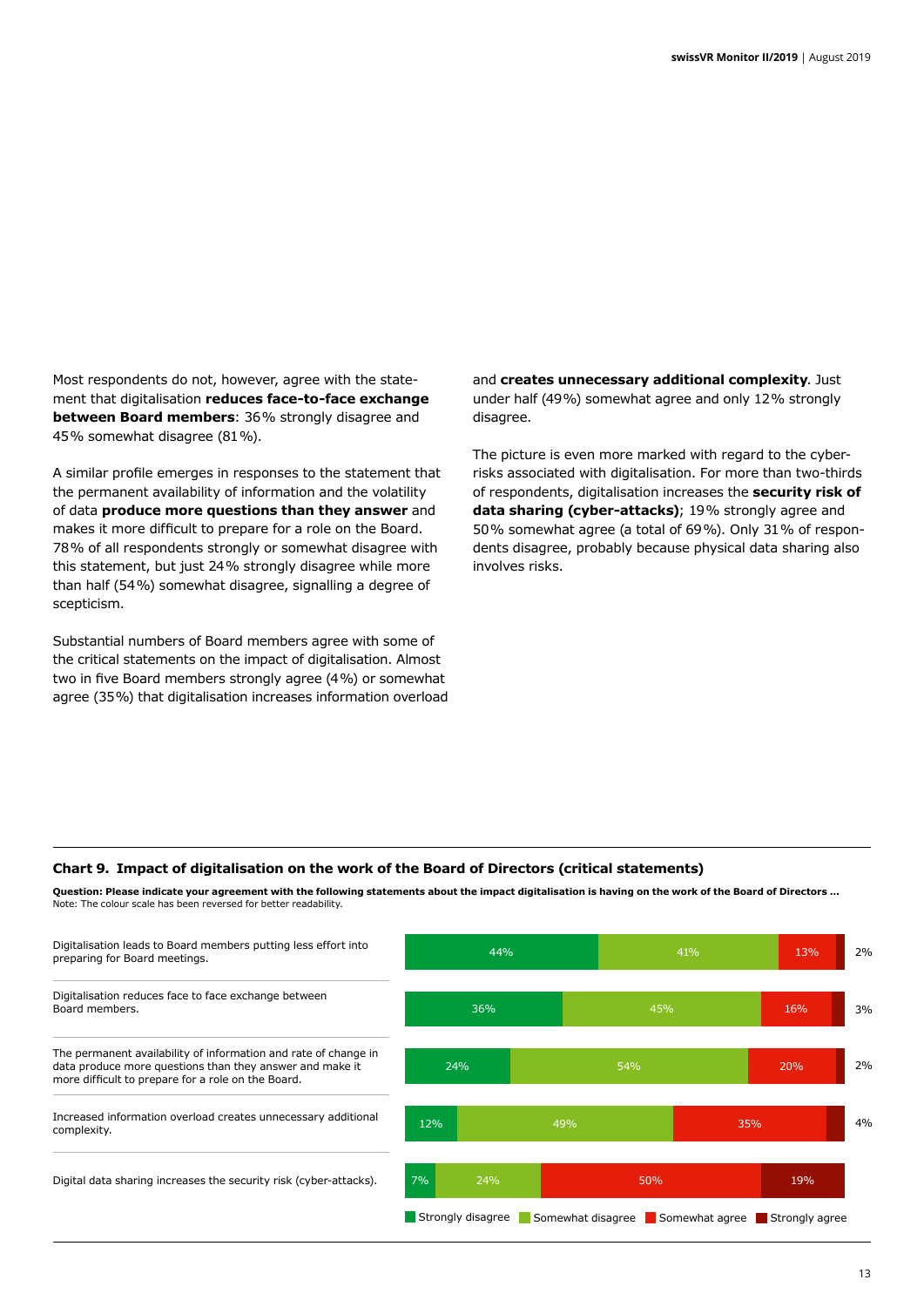## Organisational issues within the Board of Directors

### **Roles and influence within the Board**

The picture of the organisation of roles and influence within the Board of Directors that emerges from the swissVR Monitor II/2019 survey is broadly similar to that painted by swissVR Monitor II/2017 (see Chart 10).

The vast majority of survey respondents report that Board members **are able to make a good contribution** to the work of the Board: 69% of respondents strongly agree with this statement and 27% somewhat agree. Only a very small minority (4%) of respondents strongly or somewhat disagree.

Responses are similar to two further statements, that Board members have adequate information about **the company and the challenges it currently faces** and that **the President of the Board is the lead member** but involves the Board as a whole and individual members. The overwhelming majority strongly or somewhat agree with both statements, with fewer than 10% strongly or somewhat disagreeing.

As was the case two years ago, in swissVR Monitor II/2017, a substantial majority (89%) also strongly agree or somewhat agree that the work of their Board is **organised efficiently and effectively** (in relation to use of time and adequate impact). The proportion of Board members strongly agreeing has risen markedly, from 33% two years ago to 46%.

The overwhelming majority of respondents still agree that **roles within the Board of Directors** are optimally distributed across Board members with regard to skills, experience, personality, etc.: 33% strongly agree and 55% somewhat agree. Only around one respondent in eight (12%) disagrees.

There is greater divergence in responses to the statement that **roles and influence** are evenly distributed across Board members. Only 28% of Board members strongly agree; 49% somewhat agree and 23% strongly or somewhat disagree.

#### **Chart 10. Roles and influence within the Board of Directors (checks and balances) [swissVR Monitor II/2019 change from II/2017]**

**Question: Roles and influence within the Board of Directors (checks and balances). Please indicate your agreement with the following statements …**  Note: n/a means that this question was not asked in 2017.

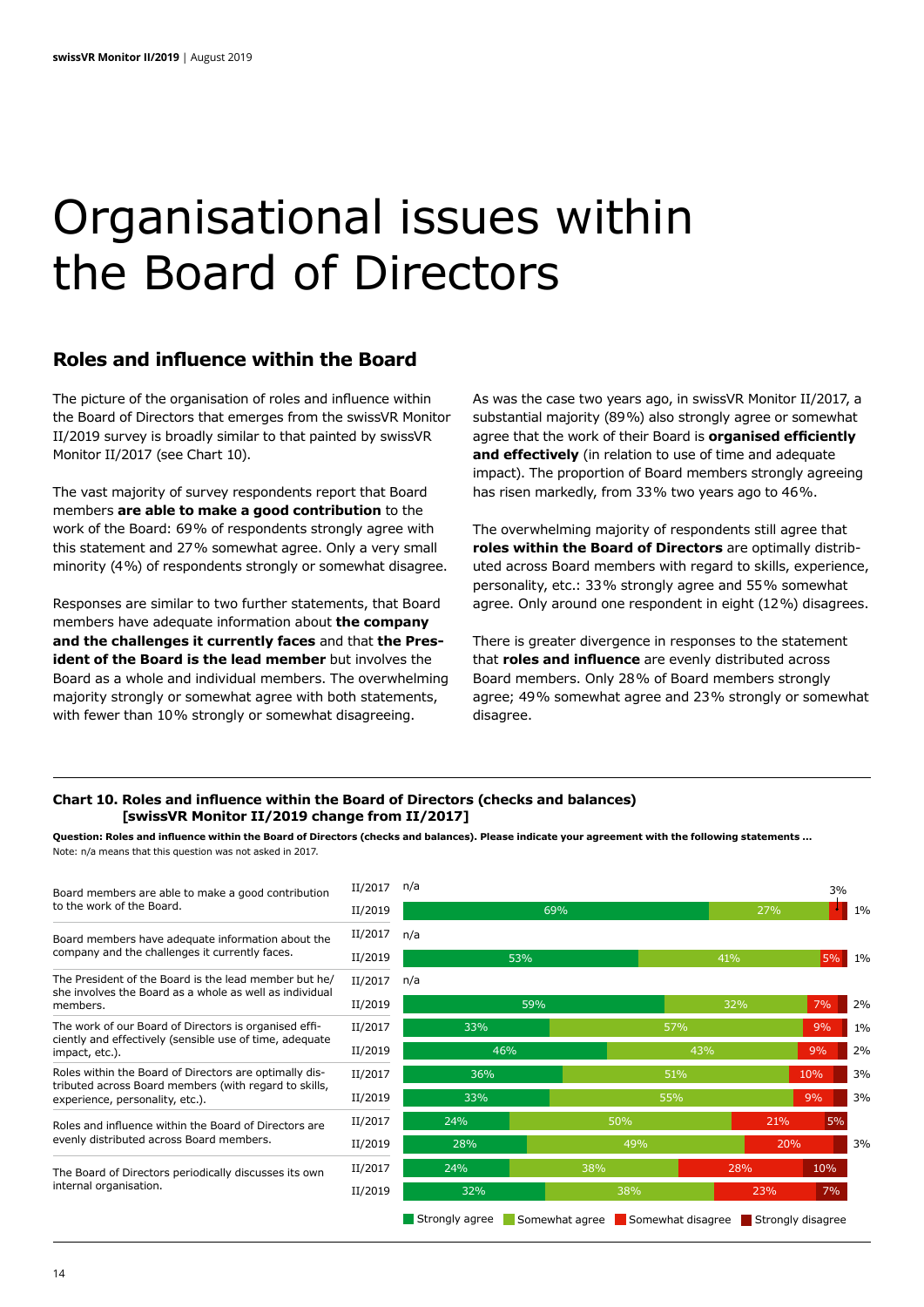This generally positive assessment of how the work of the Board is organised may also reflect the fact that 70% of respondents agree that their Board periodically discusses **its**  **own internal organisation**, up from 62% in swissVR Monitor II/2017. However, it is surprising that almost one-third of Boards seldom (23%) or never (7%) have such a discussion.

### **Organisation of the work of the Board**

A substantial majority of respondents (80%) strongly disagree or somewhat disagree that individual Board members **are not involved enough** in some cases (38% and 42% respectively). Only one in five Board members (20%) see a need for improvement in this area.

Responses to the statement that the **President of the Board of Directors dominates the Board** are slightly more critical: 38% of respondents strongly disagree and 36% somewhat disagree. By contrast, 6% strongly agree and 20% agree, representing just over one-quarter of all Board members surveyed. There are no differences between companies of different sizes: Board members from 26% of large companies agree that their President dominates the Board, the same proportion as their counterparts from SMEs. It is encouraging that this proportion is considerably lower than the 41% recorded two years ago (swissVR Monitor II/2017).

Most Board members also disagree that there is a major **information gulf** between the President of the Board and the members: 33% of respondents strongly disagree and 39% somewhat disagree. However, just over a quarter (28%) strongly or somewhat agree.

Compared with the findings two years ago, there is practically no change in responses concerning the **scope for improvement** in the internal organisation of the Board: half of all those surveyed (50%) believe there is scope for optimising processes and structures within the Board of Directors.

#### **Chart 11. Organisation of the work of the Board of Directors [swissVR Monitor II/2019 change from II/2017]**

**Question: Organisation of the work of the Board of Directors. Please indicate your agreement with the following statements …**  Note: The colour scale has been reversed for better readability. n/a means that this question was not asked in 2017.

| Individual Board members are not involved enough in      | II/2017 |
|----------------------------------------------------------|---------|
| some cases.                                              | II/2019 |
| The President of the Board of Directors dominates the    | II/2017 |
| Board.                                                   | II/2019 |
| There is a discrepancy in the level of information       | II/2017 |
| between the President of the Board and the members.      | II/2019 |
| There is scope for improving the internal organisation   | II/2017 |
| of the Board of Directors (processes, structures, etc.). | II/2019 |
|                                                          |         |

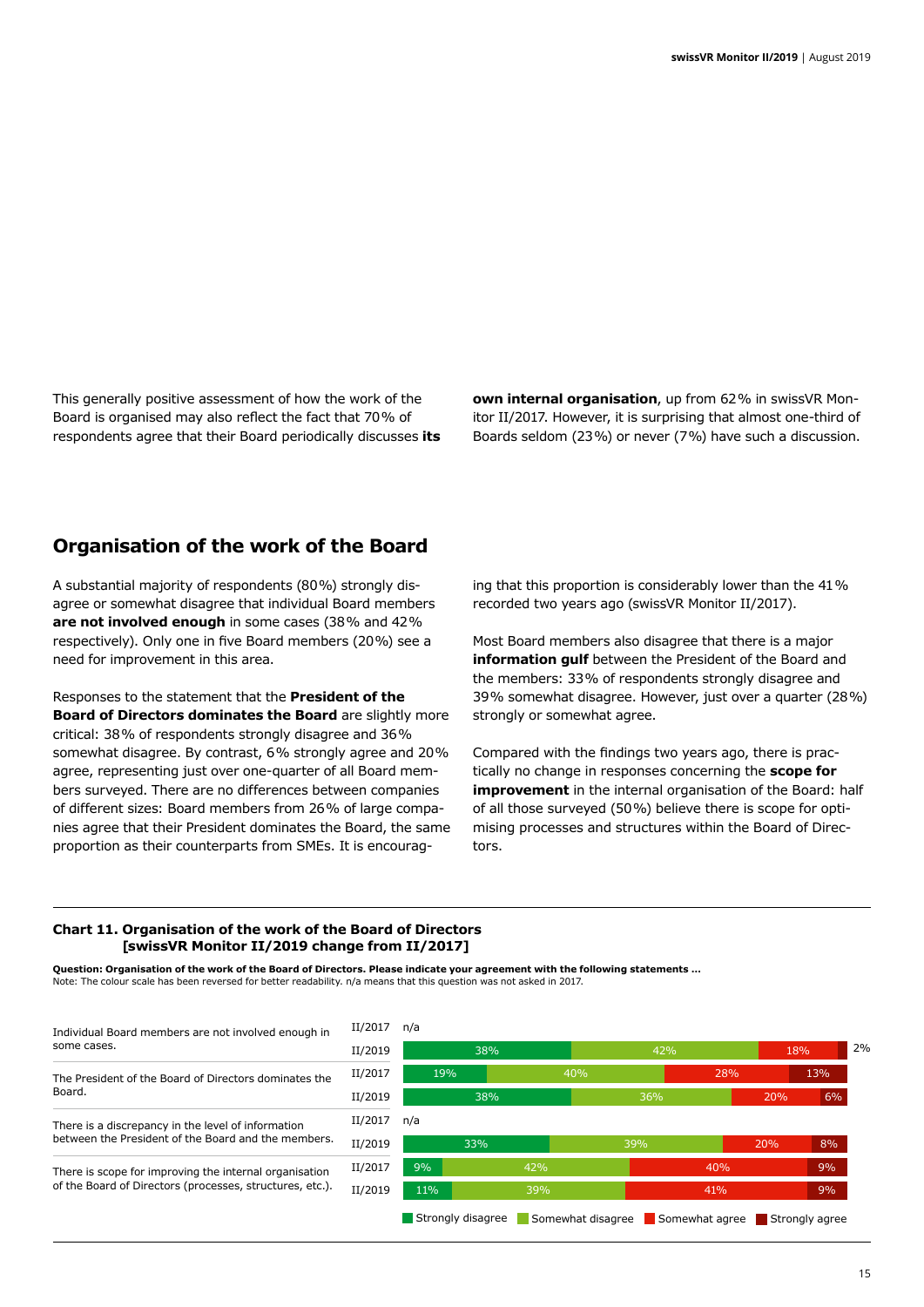### **Special responsibilities and committees**

More than half of all those surveyed (59%) report that **special responsibilities or areas** are allocated to individual Board members. This is a lower proportion than the 65% recorded two years ago, in swissVR Monitor II/2017 (see Chart 12).

The percentage of Boards of Directors that allocate special responsibilities to individual Board members depends on the size of both the Board and the company. Boards with between one and three members allocate special responsibilities to individual members on a below-average basis. Such responsibilities are most likely to be allocated to individual Board members when the Board has more than seven members (70% of respondents). Large companies are also more likely than small or medium-sized companies to allocate special responsibilities to individual Board members: 67% of Board members from large companies report that their Board does so, compared with 48% of those from small companies and

60% from medium-sized companies. It is important to note that many respondents also include the setting-up of specialist committees in their response.

41% of Board members report that their Board has set up **committees**, slightly down from 44% two years ago (swissVR Monitor II/2017).

There are marked differences between Boards and companies of differing sizes, however. Generally, the larger a Board or a company, the more committees it has: 30% of Boards with between four and six members have committees, but this figure rises to 87% of Boards with seven or more members. Small companies have fewer Board committees than medium-sized companies and large companies. The financial services sector is more likely than the average to have set up Board committees (74%), although this reflects the fact that the Swiss Financial Market Supervisory Authority (FINMA)

#### **Chart 12. Special responsibilities/areas and committees [swissVR Monitor II/2019 change from II/2017]**

**Questions: Have you allocated specialist responsibilities or areas to individual Board members? Have you set up committees within the Board of Directors?** 

|                                            |                                           |         | We have allocated<br>special responsibilities or<br>areas to individual Board<br>members | We have set up<br>committees within the<br><b>Board of Directors</b> |           |
|--------------------------------------------|-------------------------------------------|---------|------------------------------------------------------------------------------------------|----------------------------------------------------------------------|-----------|
|                                            |                                           | Yes     | <b>No</b>                                                                                | Yes                                                                  | <b>No</b> |
| Total II/2019                              |                                           | 59%     | 41%                                                                                      | 41%                                                                  | 59%       |
| Change from II/2017 (in percentage points) |                                           | $-6$ PP | $+6$ PP                                                                                  | $-3$ PP                                                              | $+3$ PP   |
| By number of Board members                 | $1 - 3$ members                           | 43%     | 57%                                                                                      | 9%                                                                   | 91%       |
|                                            | 4 - 6 members                             | 61%     | 39%                                                                                      | 30%                                                                  | 70%       |
|                                            | 7 or more members                         | 70%     | 30%                                                                                      | 87%                                                                  | 13%       |
| By company size                            | Small companies                           | 48%     | 52%                                                                                      | 15%                                                                  | 85%       |
|                                            | Medium-sized companies                    | 60%     | 40%                                                                                      | 33%                                                                  | 67%       |
|                                            | Large companies                           | 67%     | 33%                                                                                      | 68%                                                                  | 32%       |
| <b>By selected sectors</b>                 | Manufacturing / chemicals                 | 49%     | 51%                                                                                      | 37%                                                                  | 63%       |
|                                            | Corporate services                        | 53%     | 47%                                                                                      | 22%                                                                  | 78%       |
|                                            | Information and communications technology | 55%     | 45%                                                                                      | 19%                                                                  | 81%       |
|                                            | Commerce / consumer goods                 | 58%     | 42%                                                                                      | 33%                                                                  | 67%       |
|                                            | Construction                              | 57%     | 43%                                                                                      | 28%                                                                  | 72%       |
|                                            | Pharma / life sciences / medtech / health | 61%     | 39%                                                                                      | 49%                                                                  | 51%       |
|                                            | <b>Financial services</b>                 | 68%     | 32%                                                                                      | 74%                                                                  | 26%       |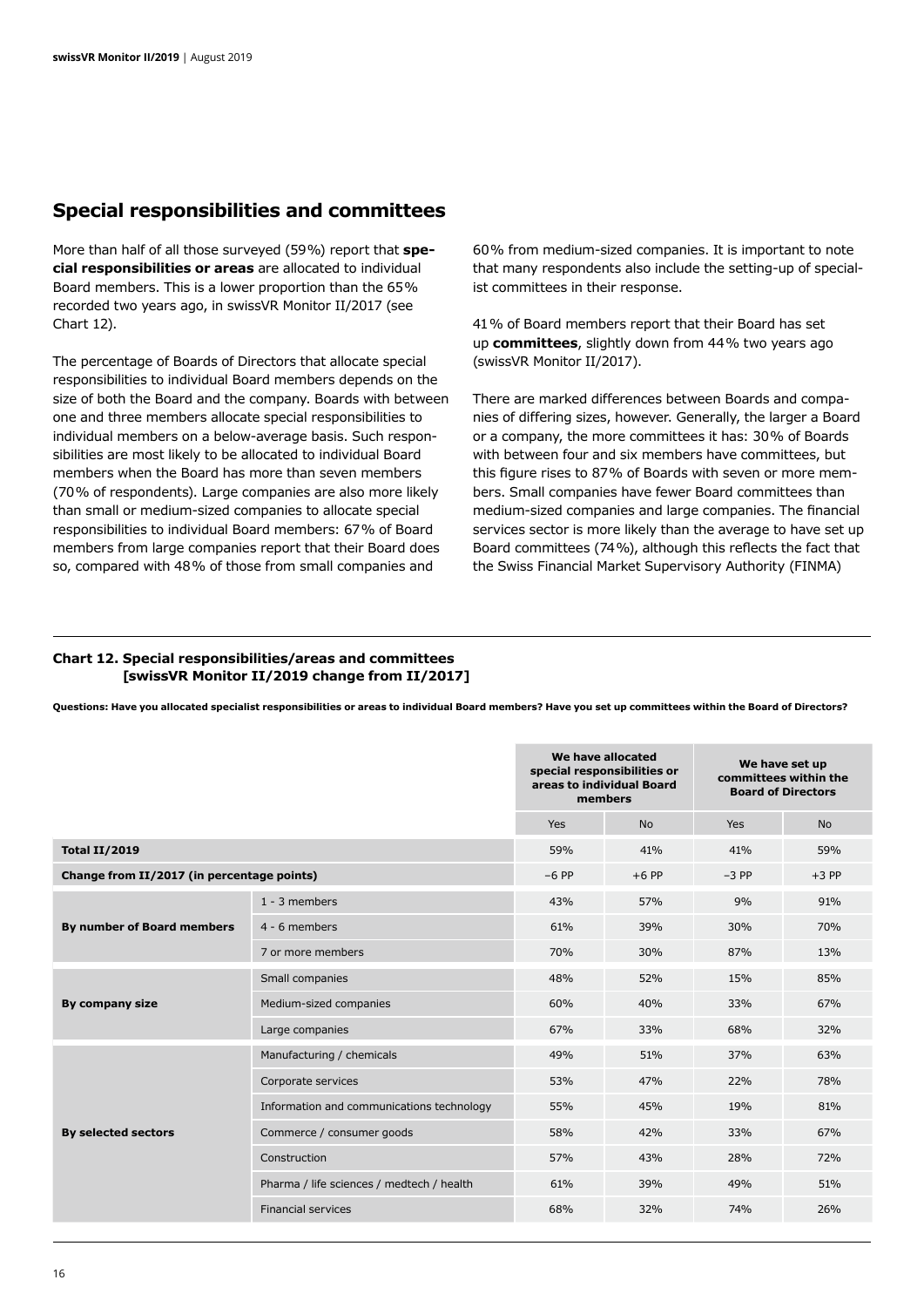requires banks above a certain size to have an audit and risk committee.

Board members were asked which committees their Board has (see Chart 13). Around 72% of Boards with committees have an **audit committee**. Fewer have a **compensation committee** (46%) or a **nomination committee** (37%). Almost all Boards in the financial services sector (94%) have an audit committee and 54% have a compensation committee. By contrast, nomination committees dominate in the manufacturing and chemicals sector (where 50% of Boards have such a committee) and in the pharma, life sciences, medtech and health sector (40% of Boards).

**Risk committees, strategy committees** and **HR committees** are also fairly common, with 26%, 25% and 21% of Boards respectively having set up such a committee. However, only a few Boards have an **innovation or digitalisation committee** (13% of Boards), a **management committee** (11%), an **IT committee** (8%) or a **real estate committee** (7%).

This broadly reflects the findings of swissVR Monitor II/2017. A slightly higher number of respondents indicated in that survey that their Boards had strategy, HR and management committees. In swissVR Monitor II/2019, however, Board members are more likely to report having an innovation or digitalisation committee.

Board members surveyed are more likely than two years ago to rate the work of committees positively: 99% of all respondents agree that committee members have the necessary **skills and aptitude for their role**, up from 92% in swissVR Monitor II/2017. The same proportion agree that committees create **added value** for the company, up from 94% in swissVR Monitor 2017, while 96% believe that the number and nature of the committees is in line with the **requirements and needs** of the company, up from 91% two years ago (see Chart 14).

The overwhelming majority of respondents (92%) either strongly agree (70%) or somewhat agree (22%) that **deci-**

#### **Chart 13. Types of committees (top 10) [swissVR Monitor II/2019 change from II/2017]**

**Question: Which committees does your Board of Directors have? (Multiple answers possible).** Note: This question was only answered by respondents that have committees.

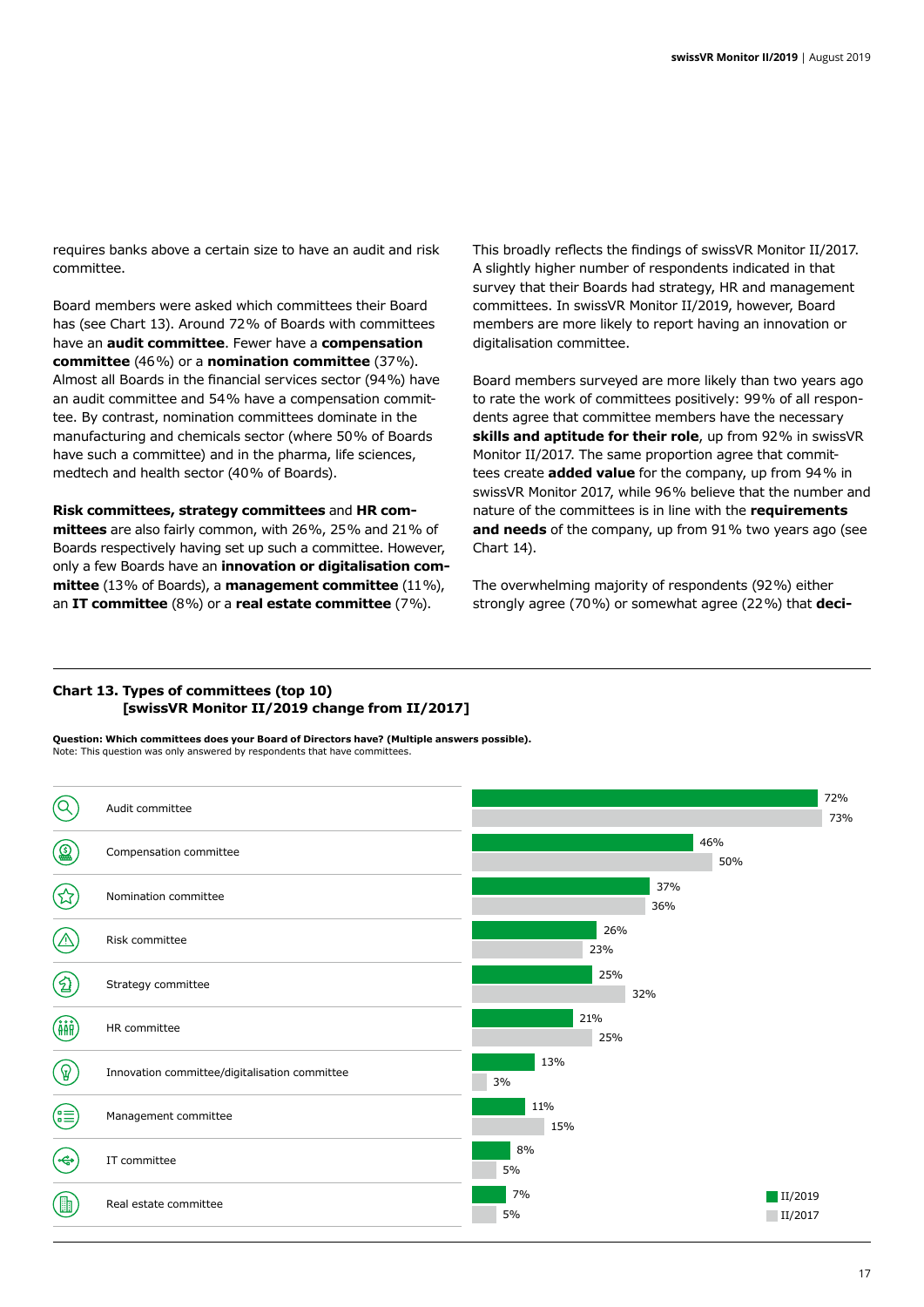**sions are not made in committees but within the Board itself**. This is in line with statutory provisions that the Board (only) "may assign responsibility for preparing and implementing its resolutions or monitoring transactions to committees or individual members" (Article 716a (2) of Swiss Code of Obligations). Fewer Board members agree with the statement that the Board has **delegated the formulation or implementation of decisions to individual committees** in most cases. Only 49% of Board members strongly agree with this statement.

The proportion of respondents reporting that all Board members receive **committee minutes** is also up on two years ago (86% compared with 79%).

Board members agree that the work of committees brings a welcome reduction in their own workload. 32% strongly agree and 53% somewhat agree with the statement that Board members can rely on the committees to do solid work and **do not have to invest so much time and effort in specific issues** (a total of 85%). However, the high proportion of 'Somewhat agree' rather than 'Strongly agree' responses may well indicate that Board members are aware that despite the preparatory work done by committees, they bear responsibility and must scrutinise this work.

#### **Chart 14. Rating of committees [swissVR Monitor II/2019 change from II/2017]**

**Question: Rating of committees. Please indicate your agreement with the following statements …**  Note: This question was only answered by respondents that have committees. n/a means that this question was not asked in 2017.

| Members of Committees have the necessary skills and<br>aptitude for their role.                                                     | II/2017 |                | 50%                                                |     | 42%       | 6%        | 2%    |    |
|-------------------------------------------------------------------------------------------------------------------------------------|---------|----------------|----------------------------------------------------|-----|-----------|-----------|-------|----|
|                                                                                                                                     | II/2019 |                | 60%                                                |     | 39%       |           | $1\%$ |    |
| The committees create added value for the company.                                                                                  | II/2017 |                | 60%                                                |     | 34%       |           | 3%    | 3% |
|                                                                                                                                     | II/2019 |                | 63%                                                |     | 36%       |           | 1%    |    |
| The number and nature of the committees is in line<br>with the requirements and needs of the company.                               | II/2017 |                | 63%                                                |     | 28%       | 6%        | 3%    |    |
|                                                                                                                                     | II/2019 |                | 54%                                                |     | 42%       | 4%        |       |    |
| Decisions are made not in committees but within the<br>Board itself.                                                                | II/2017 | n/a            |                                                    |     |           |           |       |    |
|                                                                                                                                     | II/2019 |                | 70%                                                |     | 22%       | 7%        | $1\%$ |    |
| All Board members receive committee minutes.                                                                                        | II/2017 |                | 68%                                                |     | 11%<br>9% | 12%       |       |    |
|                                                                                                                                     | II/2019 |                | 72%                                                |     | 14%       | 7%<br>7%  |       |    |
| Board members can rely on the committees to do                                                                                      | II/2017 | n/a            |                                                    |     |           |           |       |    |
| solid work and do not have to invest so much time and<br>effort in specific issues.                                                 | II/2019 | 32%            |                                                    | 53% |           | 6%<br>9%  |       |    |
| The Board of Directors has delegated the formulation<br>or implementation of decisions to individual commit-<br>tees in most cases. | II/2017 | n/a            |                                                    |     |           |           |       |    |
|                                                                                                                                     | II/2019 |                | 49%                                                | 34% |           | 10%<br>7% |       |    |
|                                                                                                                                     |         | Strongly agree | Somewhat agree Somewhat disagree Strongly disagree |     |           |           |       |    |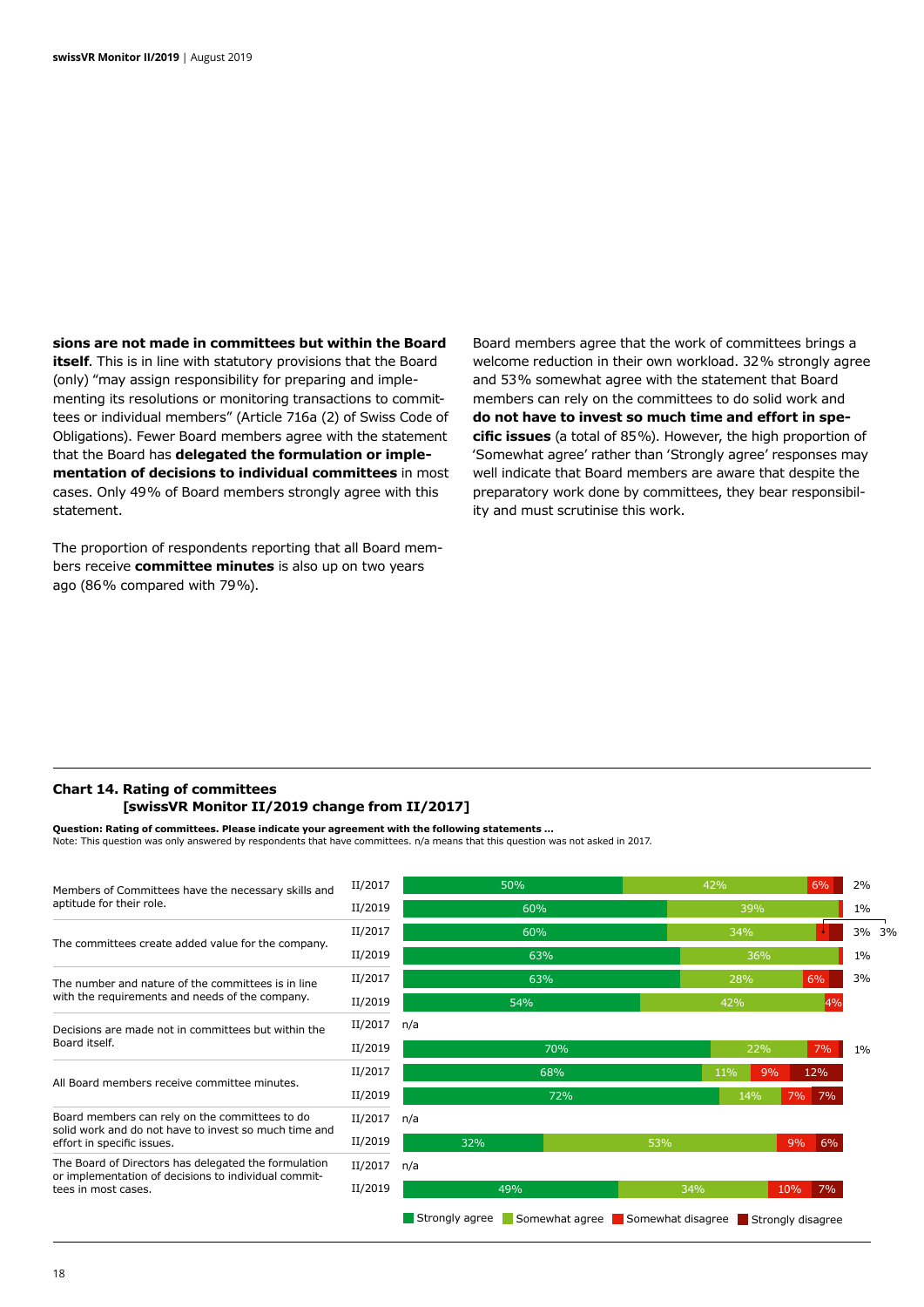## Interviews

## **Digital transformation and ecosystems**

Peter Delfosse, CEO of Axon Active Group, President and member of multiple Group Boards.

**"The Board has a key role to play in any company's digital transformation. It decides what the company's strategic priorities should be and should therefore drive this issue."**

**Peter Delfosse** has been CEO of the Axon Active



Group since 2008. The Group employs more than 800 staff around the world in ten companies. As part of this role, he is President or member of the Board of a number of Group companies as well as of Klara Business AG and Finform AG. He was previously CEO of DCL Data Care AG. Peter Delfosse is also a member of the Advisory Board of the Hochschule

Luzern – Wirtschaft. He has substantial experience in strategic and operational management of companies with a focus on digital transformation, digital ecosystems and process management. He also has many years' experience in the start-up environment.

**swissVR:** What do you see as the difference between digitalisation and digital transformation? Could you give an example?

**Peter Delfosse:** Digitalisation is what we have been seeing over the past 30 years – the ongoing replacement of physical processes by IT-based systems. To put it simply, more or less everything that used to be on paper is now also available in digital form. This has opened the door to digital transformation: digital information has made processes more efficient but has also facilitated new, and mostly integrated, products and even entire business models within digital ecosystems. Typical examples are Amazon in the online retail sector and travel platforms, which have completely disrupted some sectors. Across the economy as a whole, however, the process is still at a very early stage.

**swissVR:** How relevant are platforms and ecosystems to digitalisation, and how should companies be managing them?

Peter Delfosse: Experts estimate, for example, that by 2025, 30% of global revenues in the financial industry will be managed by cross-sector ecosystems. If this really is the case over this short timeframe, then all the current players in the financial sector face huge challenges. In particular, newer players – the big tech companies, such as Google, Facebook and Amazon – do not operate like the old, familiar market players but are considerably more agile in terms of their culture, structure and investment.

**swissVR:** What is needed for a successful digital transformation?

**Peter Delfosse:** Digitalisation is largely an operation- or project-based process. Digital transformation by contrast requires a strategic reorganisation to adapt a company's existing business model to its future business environment. One key issue, for example, is the role a company can realistically – and may wish to – play in digital ecosystems.

**swissVR:** How can a Board of Directors drive digital strategy? And what should be its focus in implementing such a strategy?

**Peter Delfosse:** The Board has a key role to play in any company's digital transformation. It decides what the company's strategic priorities should be and should therefore drive this issue. To do that, it has to ask the right questions. And those questions are often uncomfortable ones, for example when the transparency that digitalisation creates challenges part or all of the company's business model and it becomes clear that the company is going to have to move out of its economic comfort zone over the medium or long term. The various implementation phases then need to be planned so that the Board of Directors can provide close support as a kind of sounding board. That is important because digital transformation is taking place within a complex and very fast-paced market environment, so companies cannot generally take their direction from best practice solutions. In many companies, this also means a cultural shift for the Board and the senior management team.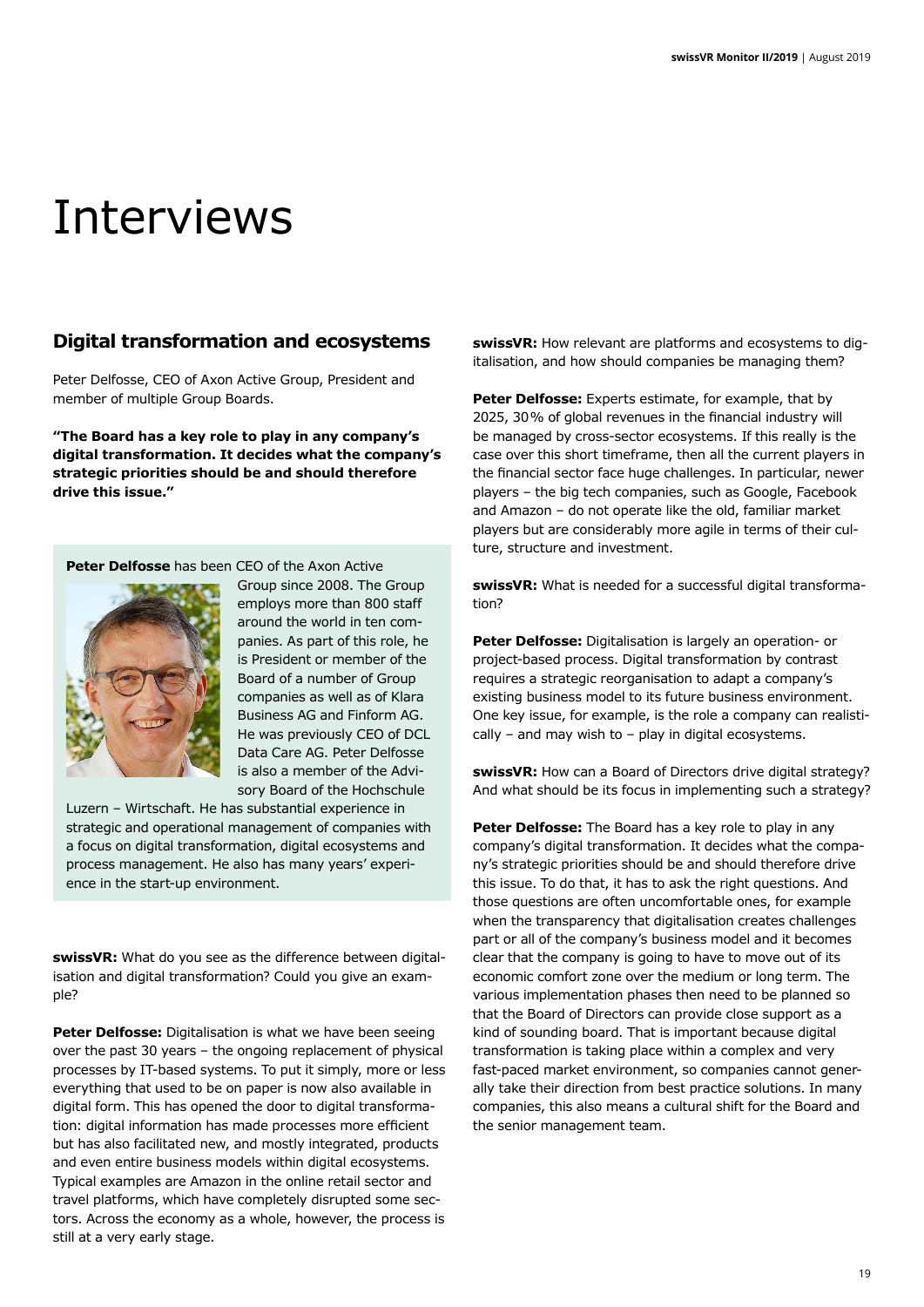### **The role of the Board of Directors in digital transformation**

Païvi Rekonen, member of the Board of Directors of Konecranes, Alma Media, F-Secure and Efecte.

**"It is important that the entire governance chain understands and ensures that the digital initiatives and programmes the company opts for are aligned with its business strategies and drive value in the long term."**

**Päivi Rekonen** is a non-executive member of the Board



of the following listed companies: Konecranes Plc, Alma Media Plc, F-Secure Plc and Efecte Plc. She also serves on the strategy advisory board of the United Nations Office for Project Services (UNOPS). Her background is in technology and digital leadership roles. She is former Managing Director, Group Technology at UBS

and has held several senior global roles in Fortune 500 companies, including Cisco Systems, Nokia and Credit Suisse. She has more than 25 years' experience in the area of digital technologies and IT, and in banking and services. Päivi Rekonen has worked throughout the world and has lived in Finland, China, Singapore, the UK and the Netherlands. She currently lives in Switzerland.

**swissVR:** What role should the Board of Directors play in the digital transformation of a company?

**Päivi Rekonen:** Almost every industry and every company is impacted by digital technologies and new business models. This increasingly requires Boards of Directors to broaden their digital awareness. It is important that the entire governance chain understands and ensures that the digital initiatives and programmes the company opts for are aligned with its business strategies and drive value in the long term. Digital transformation is not an end in itself. In my view, the Board's role is two-fold: to understand how digital transformation impacts on the company and the sector as a whole, and to ensure an appropriate level of guidance and monitoring – just as with any other strategic initiative.

**swissVR:** How do you ensure that your business strategy is appropriate for the digital age?

**Päivi Rekonen:** The last 20 years have transformed our business and personal lives significantly from a connectivity perspective. To a large extent, we now live in a digital economy. Disruption of traditional business models has become the norm. I believe it is good practice for Boards to discuss and understand where and how digital disruption and transformation arise and the impact they can have on the organisation. Digital transformation can take many forms, including new products and services, new productivity tools and more widely connected ecosystems and platforms. One way of imagining the future is to build scenarios that combine current and future business models, customer requirements, technologies and ways of working, both within and outside the organisation. It is safe to say that both customers and employees now expect more engagement, interaction, transparency and connectivity than ever before. It is not all about digital transformation, however: the culture and values of the organisation also have to be taken into consideration.

**swissVR:** How do you ensure that the Board is always well informed and up to date on digitalisation and new technology?

**Päivi Rekonen:** There is often a lot of hype and excitement when people talk about digital transformation, with lots of buzzwords. It is practically impossible to keep on top of all the latest technologies, as they are constantly changing and evolving. However, I think that as well as remaining abreast of industry- and company-specific technologies, Boards should be aware of and understand some of the core technologies that drive hyper-connectivity (those that connect individuals, organisations and objects via the internet, mobile technology and the Internet of Things), data management, automation, privacy and security, to name but a few areas. The management team can play a critical role in bringing relevant technology topics to the Board, and for their part, Boards should encourage this and request technology updates. I know that some Boards schedule separate sessions on digital and technology transformation over and above their usual meetings. Another way of increasing overall awareness is to set up digital advisory committees or separate working groups.

**swissVR:** Does your Board discuss ethical issues such as job losses, discrimination against older workers, data protection and a potential bias in AI?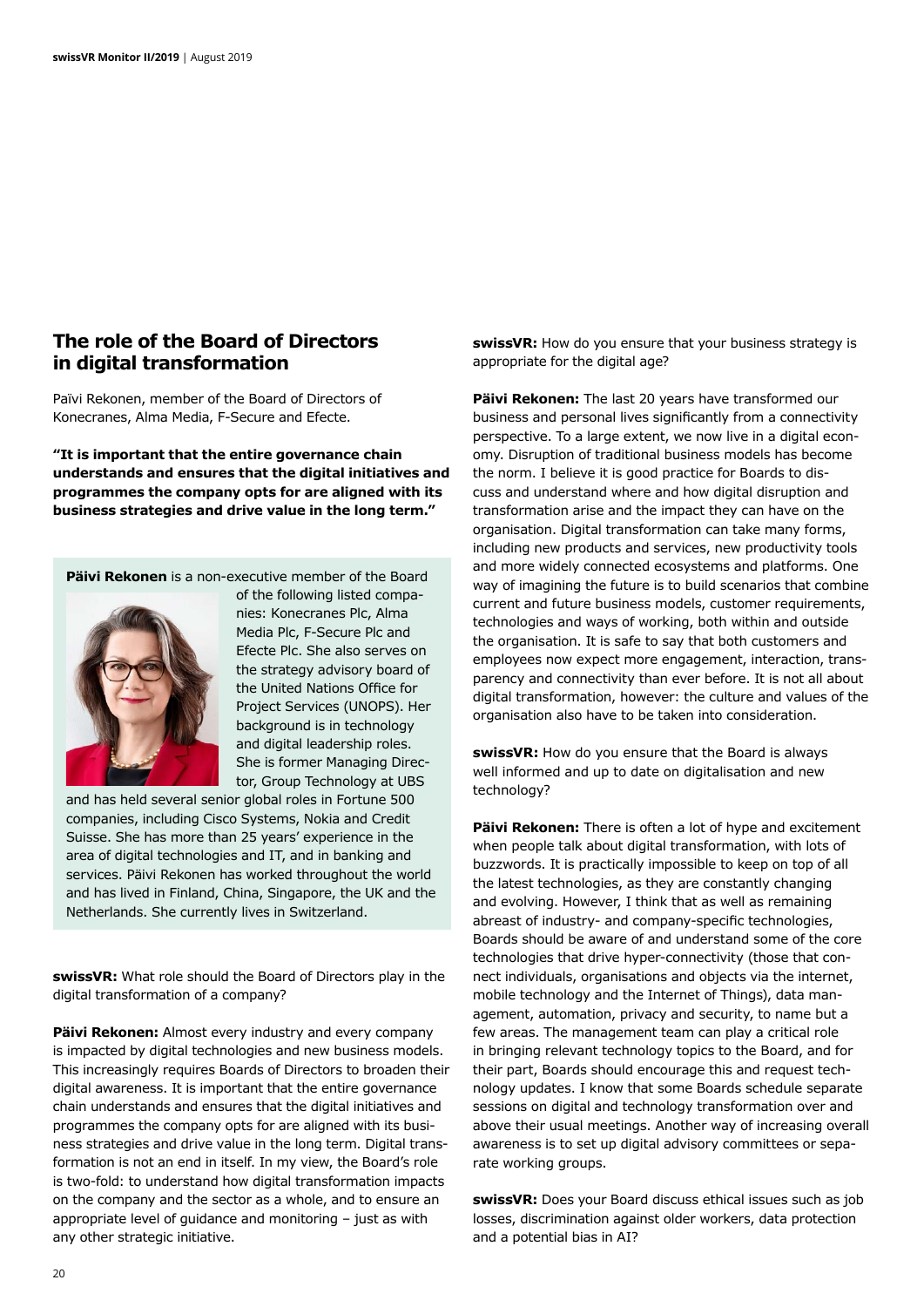**Päivi Rekonen:** I think there is a common belief that once new technologies emerge, they are rapidly adopted on a broad scale and that life as we know it changes rapidly. History shows us, in fact, that many new technologies take years, if not decades, to mature fully and become mainstream. Of course, this does not mean we should not experiment, understand consequences and consider the social, ethical and cultural implications of these technologies as well as their business impact. Today's technology debates tend to centre around topics such as machine learning, robotics, artificial intelligence, cyber, the Internet of Things, 5G and voice technology. When new technologies emerge and are widely adopted, wider societal implications, policies and regulations sometimes lag behind. The European Union's data protection legislation, the GDPR, is a good example of how regulation brought data, privacy and technology to the boardroom agenda as complexity, risks and responsibilities became more transparent. Another example might be bias in AI; if bad data is being used to train AI that can produce ethical, racial, ideological and other biases.

**swissVR:** Which aspects of digital transformation are particularly close to your heart?

**Päivi Rekonen:** I am increasingly interested in privacy and security-related topics. Cyber-security breaches and incidents are common nowadays. The rapid rise of instant connectivity and data integration both at home and in business environments enables us to be connected all the time, and that has led to a more relaxed sense of security and trust in many situations. I believe cyber-resilience should be a topic for all Boards nowadays. Understanding critical assets and how they are protected and managed is an important part of risk management in today's connected business world.

## **Digital leadership and continuing education for Board members**

Sunnie J. Groeneveld, member of the Board of Directors of emineo, Hefti.Hess.Martignoni. and the Galledia Group.

**"Digital leaders see themselves more as a coach than a commander. They enable their teams and drive collaboration across departmental as well as organisational boundaries. They recognise that engaging with ecosystems and networks collaboratively benefits their business success."**

**Sunnie J. Groeneveld** is an entrepreneur, Board mem-



ber, author and lecturer (www. sunnie-groeneveld.com). She is the founder and Managing Partner of the consulting company Inspire 925 and serves on the Board of the IT company emineo AG, the electrical engineering group Hefti.Hess. Martignoni., and the media group Galledia Group AG. She is also the Associate Dean of

Studies of the Executive MBA in Digital Leadership at the University of Applied Sciences in Business Administration Zurich. Sunnie J. Groeneveld was previously the first Managing Director of 'digitalswitzerland', Switzerland's largest cross-industry initiative on digital transformation. She is the author of "Inspired at Work" and has been listed by the business newspaper Handelszeitung as one of the "Top 50 Who is Who in Digital Switzerland". She holds a degree in economics from Yale University.

**swissVR:** What are the major challenges a Board of Directors needs to be aware of in regards to disruptive innovations?

**Sunnie J. Groeneveld:** Speed is of essence when it comes to dealing with disruptive innovation. One of the major challenges for boards, therefore, is keeping up with the pace of digital change and actively anticipating disruptive technological developments. Certainly, there are some exceptional organisations where the Board of Directors strategically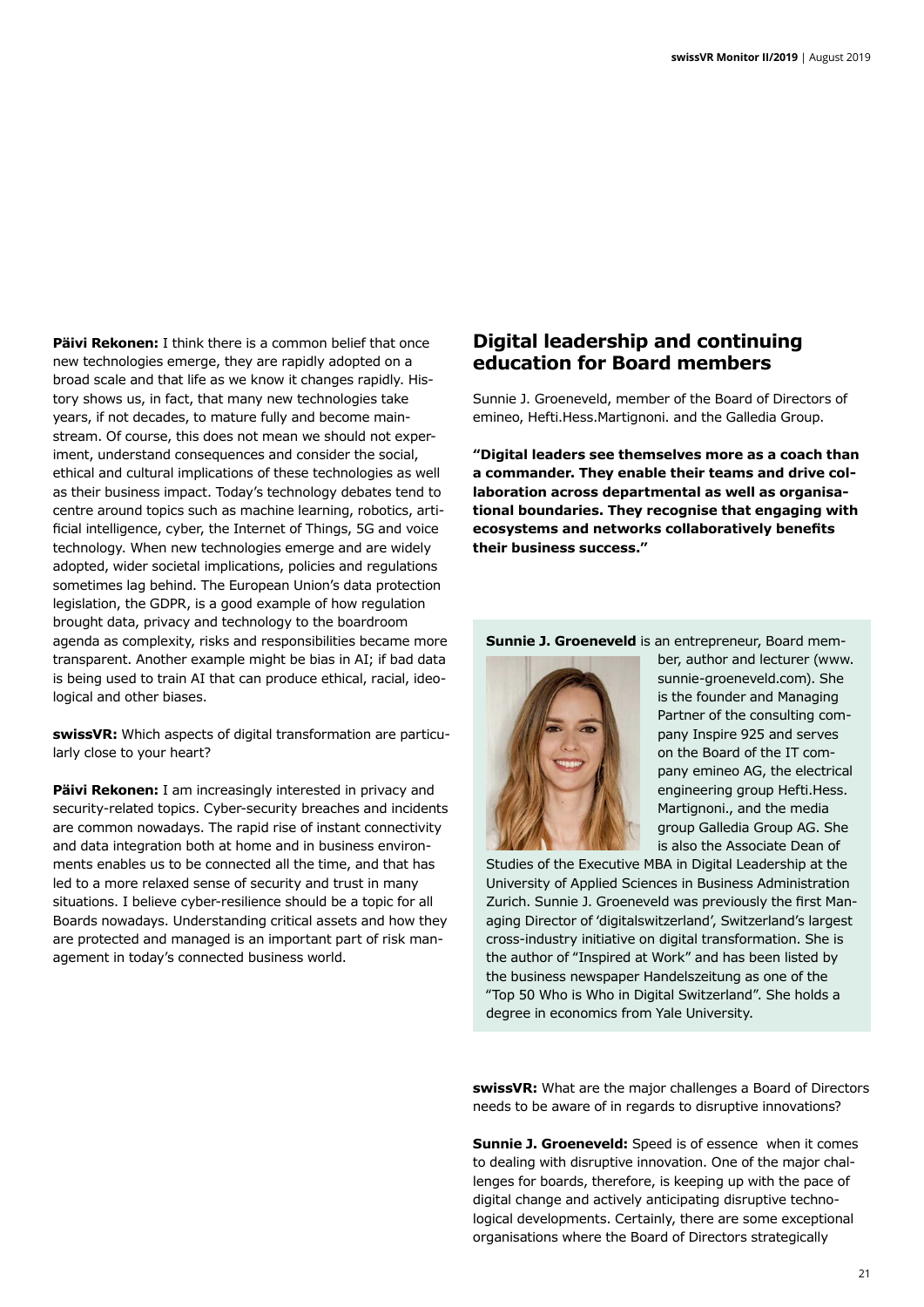enables pilot projects using new technologies such as big data, machine learning and AI. Overall though, when it comes to scaling up disruptive innovations, it seems to me that boards across the Swiss economy don't follow through strongly enough, perhaps because of a lack in sense of urgency. Another challenge is that Boards tend to focus too much on new technologies and too little on organisational development. Technological change, however, goes hand in hand with corporate cultural change: you can't have one without the other. A simple example of how these two areas are inextricably linked is the following: a Board can decide to approve the roll-out of the best-in-class, cloud-based, datadriven collaboration platform. If the organisation operates in silos and is plagued by mistrust amongst employees, the project will fail to realise its full potential. Digital transformation is first and foremost a human-driven change process. That's why any investment request to the Board concerning innovative technologies should entail not only the fee for the technology solution itself, but also a significant allocation for people development and organisational change.

**swissVR:** What is "digital leadership"? And what is the Board's role in it?

**Sunnie J. Groeneveld:** Digital leadership at Board level means that the Board of Directors is able to strategically minimise the risks of digital transformation while also maximising the organisation's ability to generate added value from it. To do so, requires a new approach to leadership from the Board of Directors as well as the management. In particular, digital leaders need to not only have a more in-depth understanding of technology, they also need to be more enthusiastic, inspirational, flexible and more willing to take risks than earlier generations of managers. They consider themselves more as coaches than commanders, enabling their teams and driving collaboration across departmental as well as organisational boundaries. They do so because they recognise that engaging with ecosystems and networks collaboratively benefits their business success. Moreover, they respond openly to new models of work, they understand the advantages of iteration as well as data-based decision-making, and they combine this expertise with a high level of empathy and excellent communications skills, both virtual and face to face. Another crucial element of digital leadership is an entrepreneurial spirit and a high level of customer centricity across all channels. Digital leaders never stop learning and are slightly paranoid that a new digital innovation could disrupt their business model at any time.

**swissVR:** How important do you think continuing digital education is for 'analogue' Board members?

**Sunnie J. Groeneveld:** Having been elected to three Boards of medium-sized companies for my digital expertise and also as an Associate Dean of Studies of the Executive MBA in Digital Leadership at the University of Applied Sciences in Business Administration Zurich, I have a clear opinion on this: It's just a matter of time until companies will require that Board members have digital skills just as they currently require them to have business skills. Why? Because to remain competitive companies will need to shift from having single individuals being responsible for digitalisation – such as a Chief Digital Officer – towards making digital expertise part of their corporate DNA. That's why it's paramount that Board members operating on an 'analogue' basis undergo targeted and ongoing training in areas of digitalisation.

**swissVR:** What is the best way of going about a continuing education in the domain of digital transformation as a Board member?

**Sunnie J. Groeneveld:** That depends on your aim. If you want to gain a comprehensive overview of digitalisation, then the best format is an executive training program with a digital focus. If, on the other hand, you want to obtain specific knowledge about a new technology, such as blockchain or machine learning, then an online course or a certification program (CAS) might be a good starting point. On the Boards on which I serve as a member I have – on more than one occasion – initiated in close coordination with the Chairman sessions during which I or a guest lecturer from the EMBA in Digital Leadership teaches the Board of Directors digital skills. These sessions have improved our discussions as well as our ability as a group to make informed decisions about digital technologies, which, in turn, yields a positive impact on our strategy process.

**swissVR:** Which new technology tools could make the work of a Board member easier? And how?

**Sunnie J. Groeneveld:** There are a number of tools that make it easier for Boards to manage their meetings and documents, such as the Swiss software solution Sherpany. I also use tools such as the "paper tablet" reMarkable as well as G Suite for my notes and apps such as Gmail, Zoom, Beekeeper or Slack for communication with other members.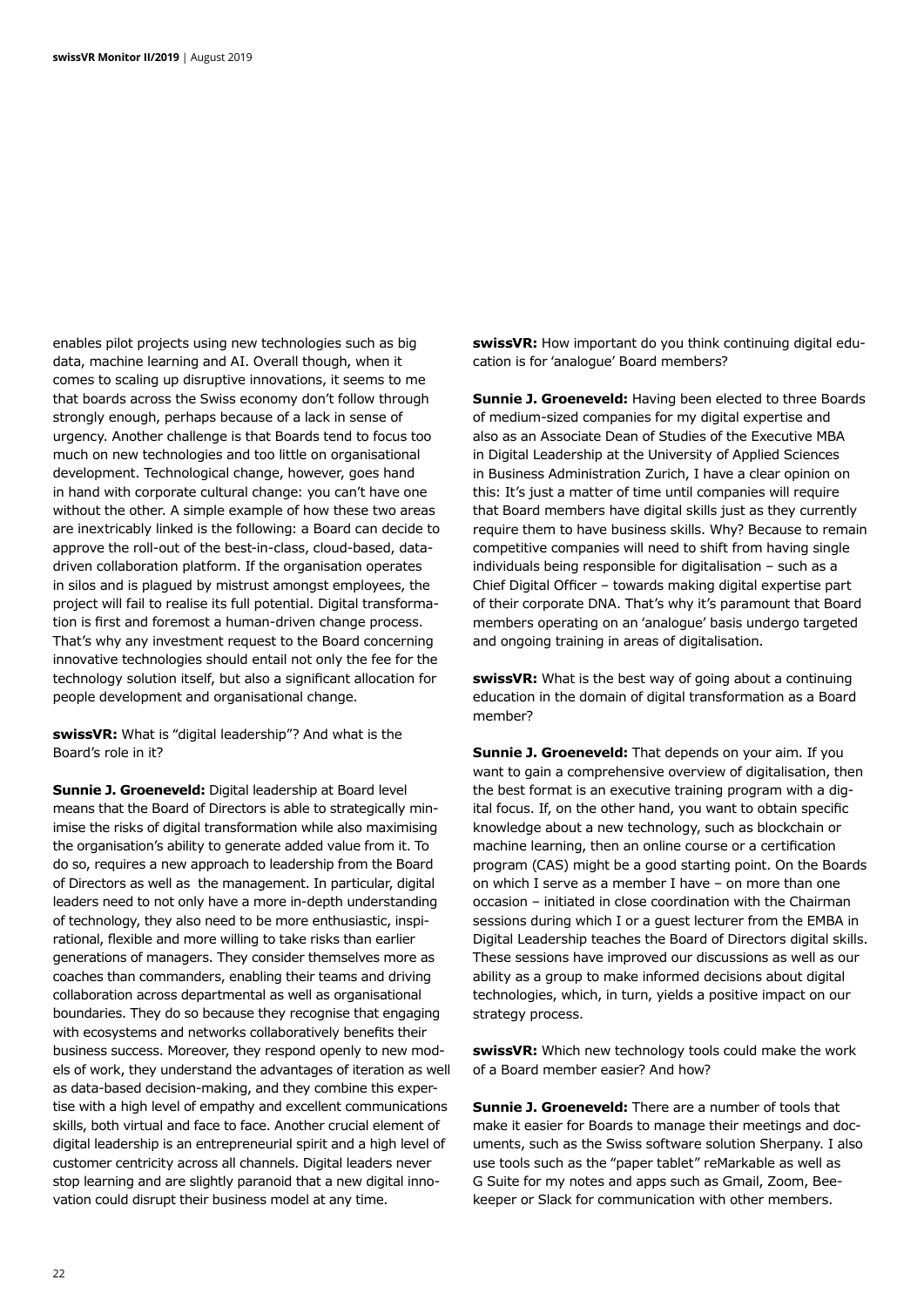## Contacts and authors

### **swissVR**

**Cornelia Ritz Bossicard** President swissVR +41 41 757 67 11 cornelia.ritz@swissvr.ch

**Dr. Mirjam Durrer** CEO, swissVR +41 41 757 67 27 mirjam.durrer@swissvr.ch

### **Deloitte AG**

**Reto Savoia** CEO Deloitte Switzerland +41 58 279 60 00 rsavoia@deloitte.ch

**Dr. Michael Grampp** Chief Economist and Head of Research, Communication & Digital +41 58 279 68 17 mgrampp@deloitte.ch

**Dr. Philipp Merkofer** Senior Research Analyst 41 58 279 60 46 pmerkofer@deloitte.ch

### **Hochschule Luzern**

**Prof. Dr. Christoph Lengwiler, Ph.D.** Lecturer at the Institute of Financial Services Zug (IFZ), Lucerne University of Applied Sciences and Arts and Vice-President swissVR +41 41 757 67 51 christoph.lengwiler@hslu.ch

Front page: istock.com / metamorworks

This publication is generally produced. We recommend that you seek professional advice before you pursue or approve business on the basis of the contents of this publication. swissVR, Deloitte AG and the Lucerne University of Applied Sciences and Arts accept no responsibility and refuse any liability for losses that result if an individual pursues or approves business on the basis of information in this publication.

**swissVR** is an association of Board members in Switzerland - from Board members for Board members - attractive - independent - focused- across Switzerland. With its offering, the association contributes to professionalising Board member activities in Switzerland. swissVR enables its members to share their experience with Board members from all sectors of the Swiss economy. It also offers its more than 800 members information and training tailored to their needs. swissVR is targeted exclusively at individuals with an active Board mandate. Detailed information on swissVR can be found at www.swissvr.ch.

**Deloitte AG** is an affiliate of Deloitte NSE LLP, a member firm of Deloitte Touche Tohmatsu Limited ("DTTL"), a "UK private company limited by guarantee". DTTL and its member companies are legally independent and stand-alone companies. DTTL and Deloitte NSE LLP themselves provide no services to customers. A detailed description of their legal structures can be found at www.deloitte.com/ch/about. Deloitte AG is a supervised audit firm approved by the Federal Audit Authorities (RAB) and FINMA, the Federal Financial Markets Supervisory Authority.

The **Hochschule Luzern** is the University of Applied Sciences and Arts of the six Central Swiss cantons. It is the largest educational institution in Central Switzerland with around 6,500 students attending courses and 4,400 enrolled on continuing education programmes. It is currently engaged in almost 500 research projects and has a staff of nearly 1,700. The Institute of Financial Services Zug (IFZ) of the Hochschule Luzern - Wirtschaft focuses on governance, risk and compliance and offers continuing education for Board members in these areas. Detailed information on the Hochschule Luzern and the IFZ can be found at www.hslu.ch/ifz.

© swissVR, Deloitte and the Lucerne University of Applied Sciences and Arts, 2019. All rights reserved.